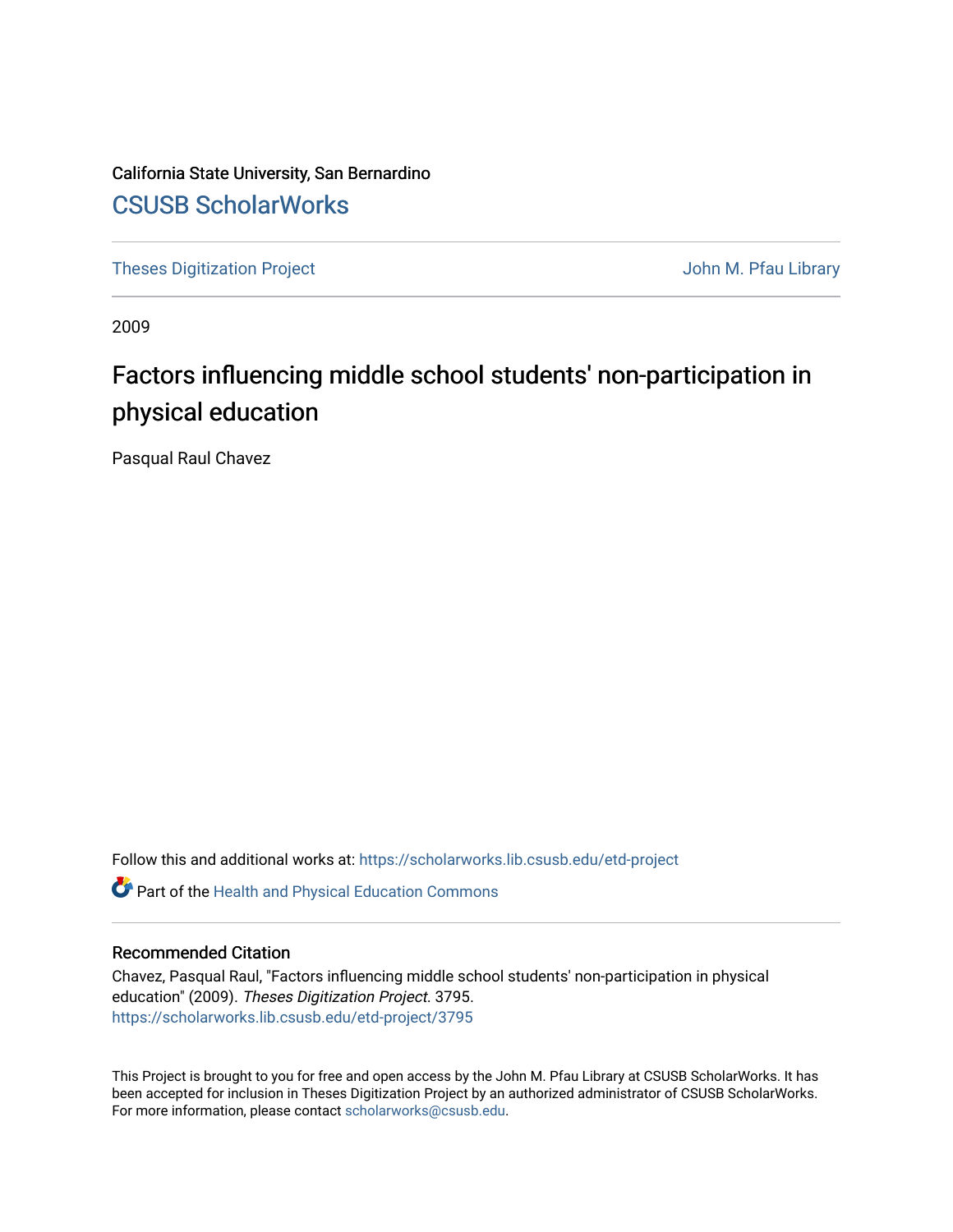# FACTORS INFLUENCING MIDDLE SCHOOL STUDENTS' NON-PARTICIPATION IN PHYSICAL EDUCATION

the control of the control of the control of

A Project

Presented to the

Faculty of

California State University,

San Bernardino

In Partial Fulfillment

of the Requirements for the Degree

Master of Arts

 $\mathbf{L}^{\text{max}}$ 

 $\mathbf{I}$ 

in

Education:

Kinesiology

by

Pasqual Raul Chavez

December 2009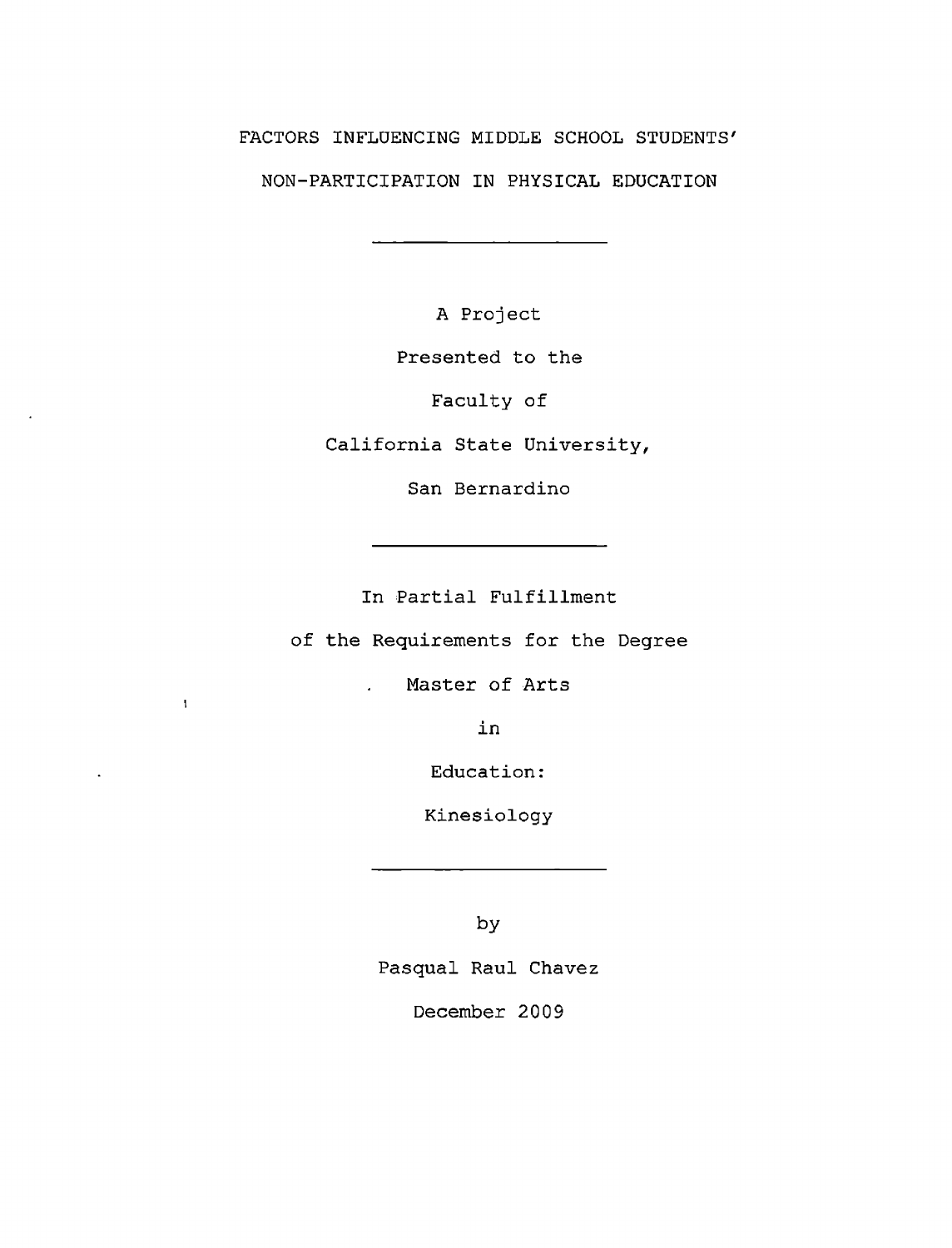# FACTORS INFLUENCING MIDDLE SCHOOL STUDENTS'

NON-PARTICIPATION IN PHYSICAL EDUCATION

A Project

Presented to the

Faculty of

California State University,

San Bernardino

by

Pasqual Raul Chavez

December 2009

Approved by:



Dr. Hosung  $\frac{1}{20}$ , First Reader Date

/4/2009

Dr. Hyun 'k oung Oh, Second Reader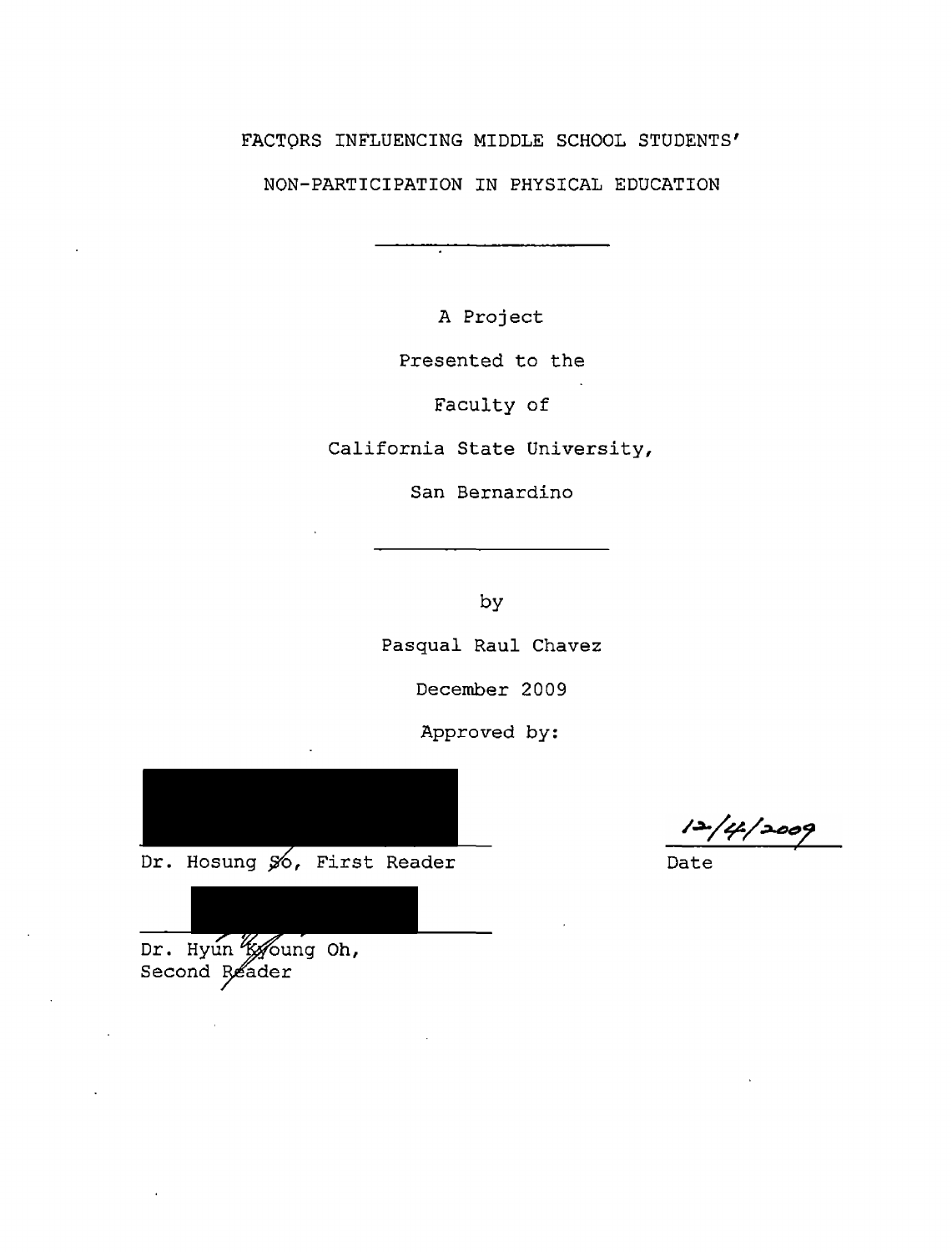#### **ABSTRACT**

The purpose of this study was to examine factors influencing non-participation in middle school physical education. 150 students participated in the survey. Students were instructed to read and respond to 17 statements asking for reasons why they don't participate in Physical Education by circling their responses on a 7-point scale, ranging from strongly disagree (1) to strongly agree (7). Data collected from the field survey were analyzed to explore relationships between identified factors. Findings revealed that teacher influence, skills/PE content, and personal reasons influenced some students in deciding not to participate in physical education class.

iii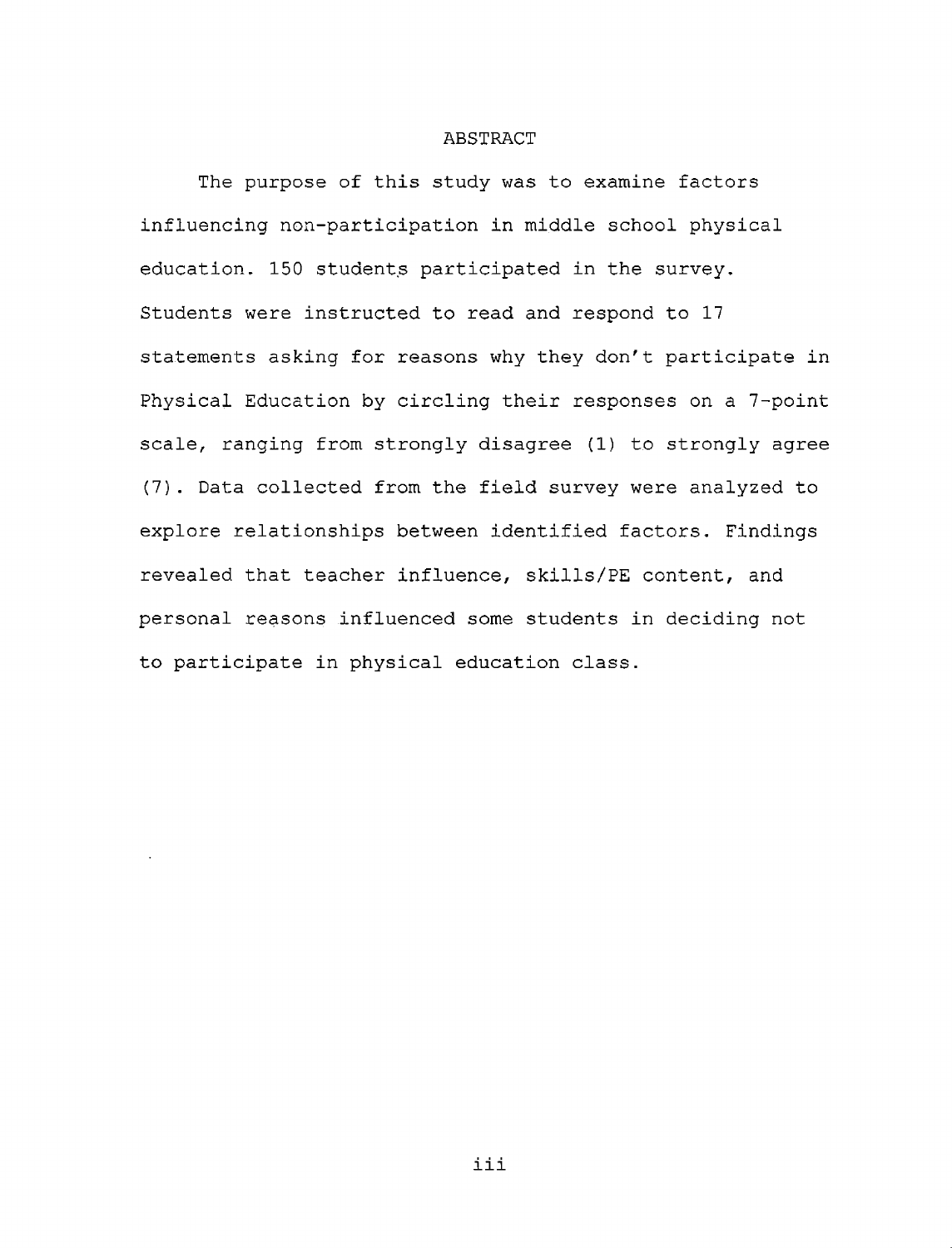## ACKNOWLEDGMENTS

Thank you to Dr. Hosung So for volunteering, his time, guidance, and experience to assist me with the completion of this project paper. In addition, I want to thank Dr. Hyun Kyoung Oh for her time and effort as a second reader on this project paper.

Ŷ.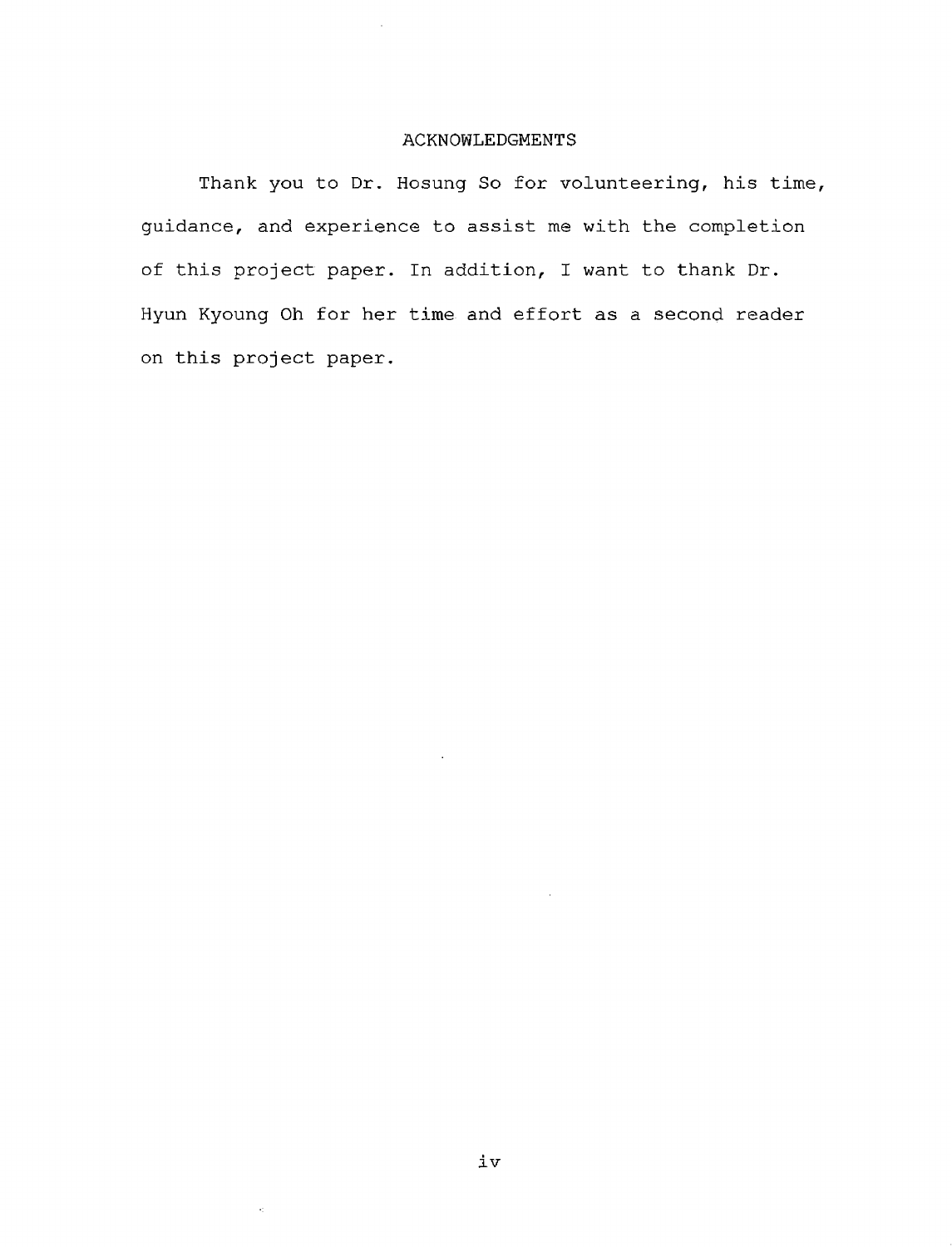# TABLE OF CONTENTS

 $\sim 10^{11}$ 

| TABLE OF CONTENTS                                   |             |
|-----------------------------------------------------|-------------|
|                                                     |             |
| ACKNOWLEDGMENTS                                     | iv          |
| CHAPTER ONE: PROBLEM STATEMENT AND PURPOSE          |             |
| Problem Statement                                   | $\mathbf 1$ |
|                                                     | $\mathbf 1$ |
| CHAPTER TWO: LITERATURE REVIEW                      |             |
| Literature Review                                   | 3           |
| CHAPTER THREE: HYPOTHESIS AND PROJECT LIMITS        |             |
| Hypothesis                                          | 11          |
| Project Limits                                      | 11          |
| CHAPTER FOUR: METHODS                               |             |
|                                                     | 12          |
| Field Survey                                        | 13          |
| Demographics and Setting                            | 14          |
| Exploratory Factor Analysis                         | 15          |
| CHAPTER FIVE: RESULTS                               |             |
| Results                                             | 17          |
| CHAPTER SIX: CONCLUSIONS                            |             |
| Conclusions                                         | 20          |
| CHAPTER SEVEN: RECOMMENDATIONS                      |             |
| Recommendations                                     | 24          |
| APPENDIX A: SURVEY INSTRUMENT                       | 26          |
| APPENDIX B: DEMOGRAPHIC DATA<br>. <i>. .</i> .<br>v | 28          |

 $\sim$   $\sim$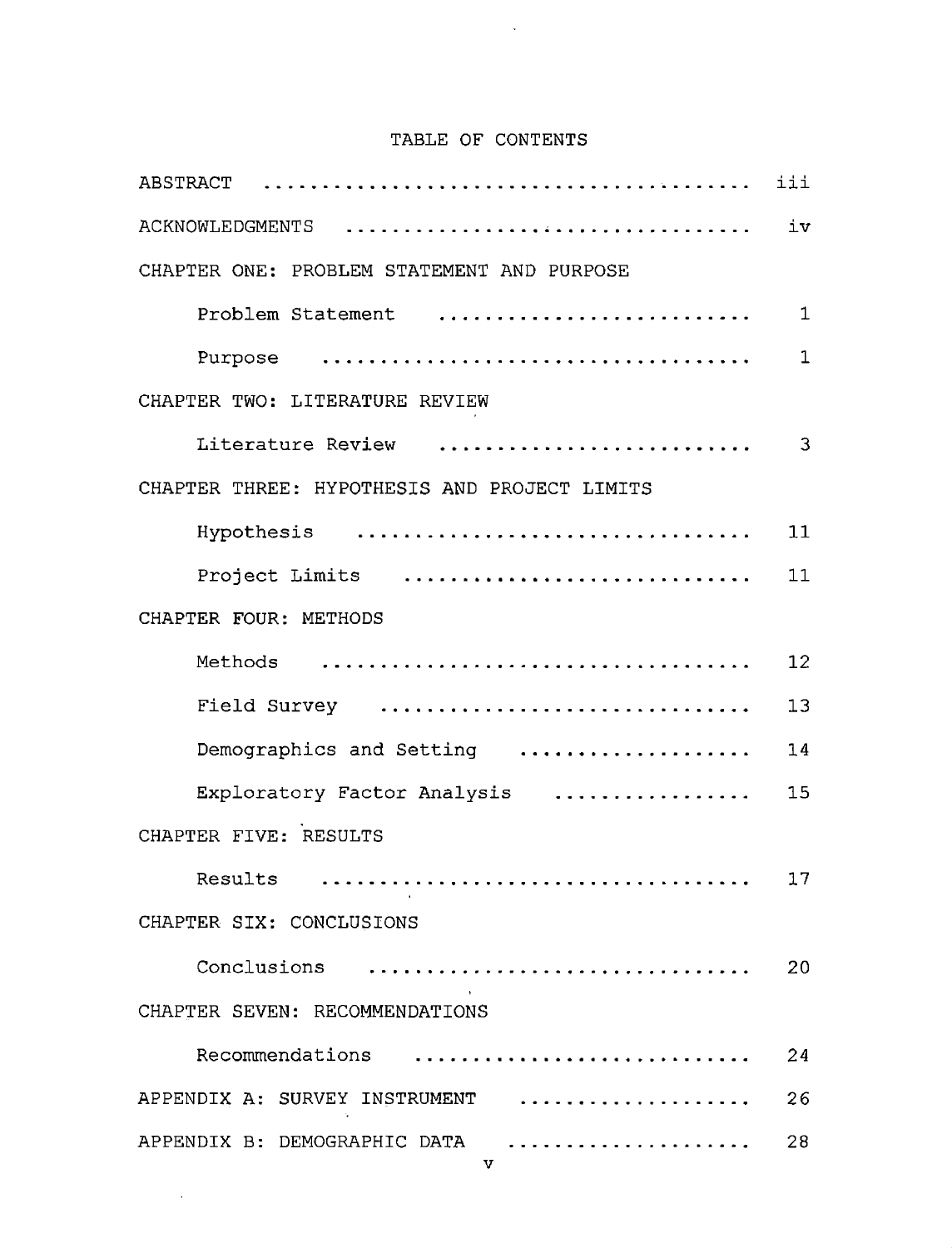|  |  | APPENDIX C: EXPLORATORY FACTOR ANALYSIS  30 |  |
|--|--|---------------------------------------------|--|
|  |  | APPENDIX D: SURVEY INSTRUMENT RESULTS  32   |  |
|  |  |                                             |  |

 $\mathcal{A} \rightarrow \mathcal{A}$ 

 $\bar{1}$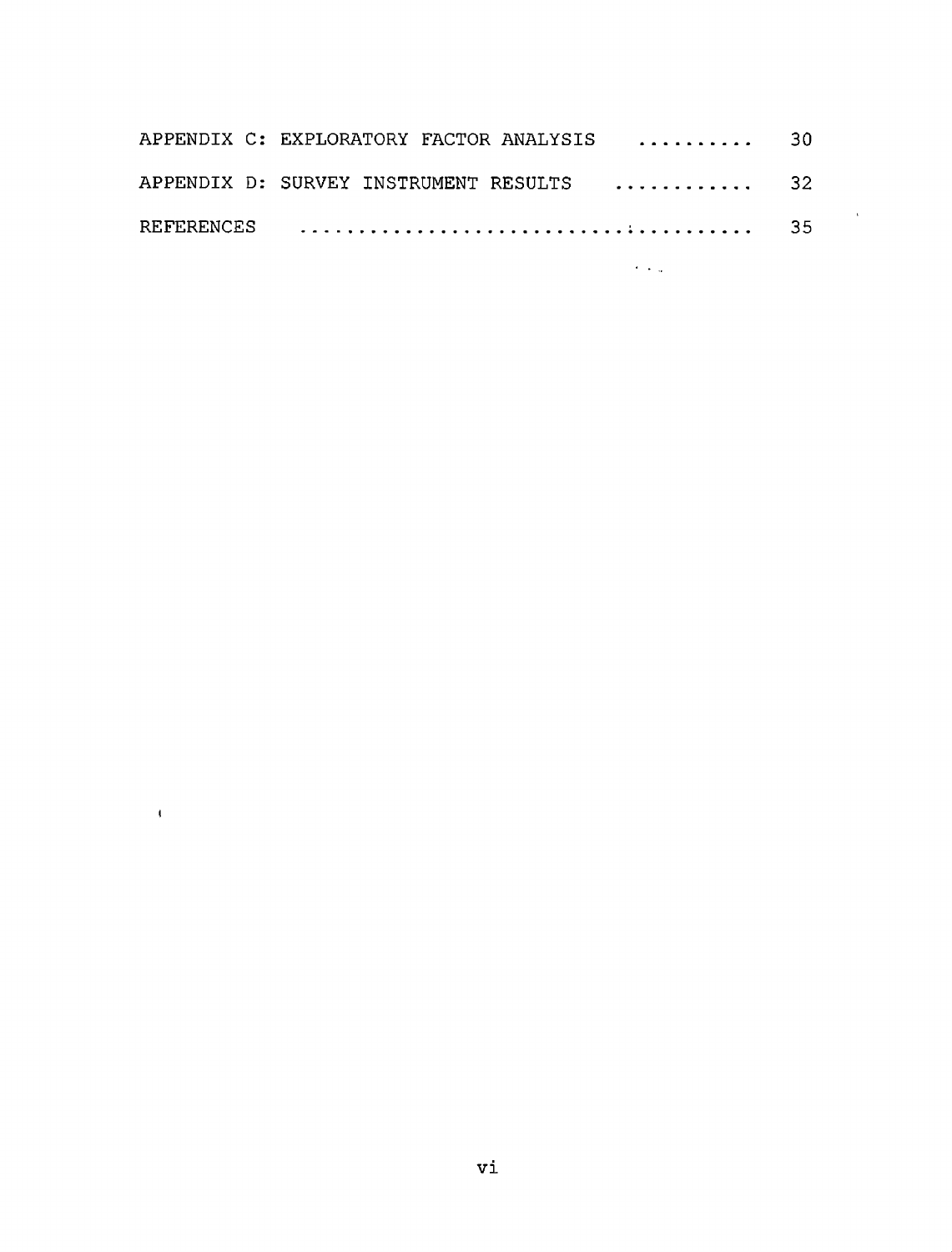#### CHAPTER ONE

#### PROBLEM STATEMENT AND PURPOSE

## Problem Statement

Student non-participation is disruptive to the learning environment in physical education. Nonparticipation of one student can persuade other students from actively participating in team activities, skill drills, modified games, or individualized activities. The educational values of participating in physical education are increased academic learning, skill learning, and enhanced classroom dynamics. With the prevalence of obesity rising in America, physical educators must employ effective strategies promoting active participation at moderate to vigorous physical activity levels. Before this can happen, factors influencing non-participation must be identified.

#### Purpose

The purpose of this study is to find and examine common factors prior research indicated as influencing nonparticipation in physical education. The three factors selected in this study are Teacher influence, Skill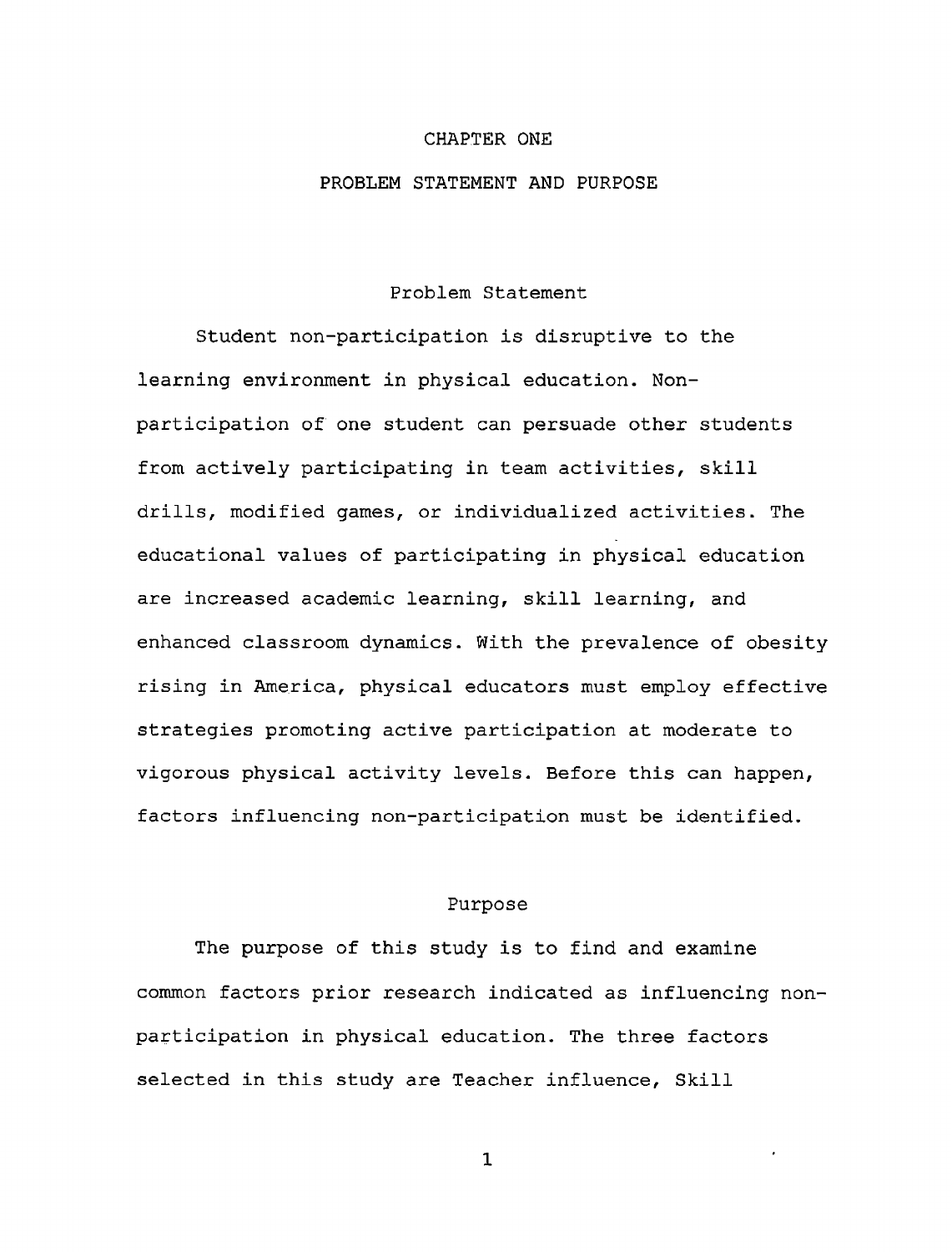competency/PE content and Personal reasons. In addition, this study will attempt to uncover instructional strategies that physical educators may employ to reduce levels of student non-participation in physical education.

 $\ddot{\phantom{0}}$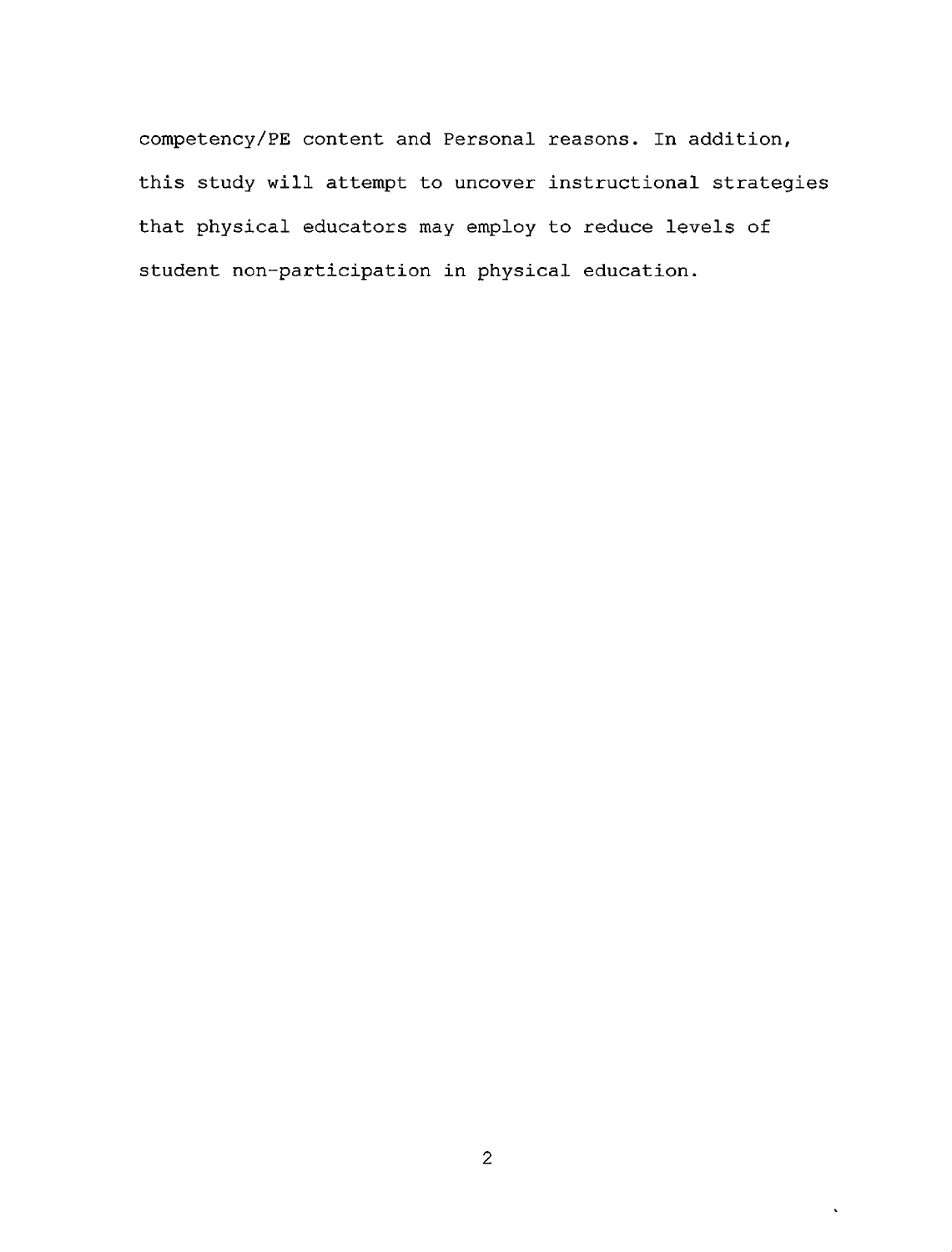#### CHAPTER TWO

#### LITERATURE REVIEW

#### Literature Review

As a first year middle school physical education teacher, my peers and I have observed non-participating students run faster to the lunch line, exerting more effort than they ever have during physical education class activities. So what is their rationale for choosing to be non-participants during PE class? The following literature review will shed light on student reasons for their decision to be a non-participant.

Recent research by Couturier, Chekpko, and Coughlin (2005), surveying middle and high school students; identified some reasons why students choose not to participate during PE class. The findings are in three categories, which are curricular, social, and environmental issues. Of 5,308 usable surveys, 45.1% of students cited the repetition of activities in the PE curriculum as a reason for not participating. Social barriers, 64.4% of students said they did not like going to subsequent classes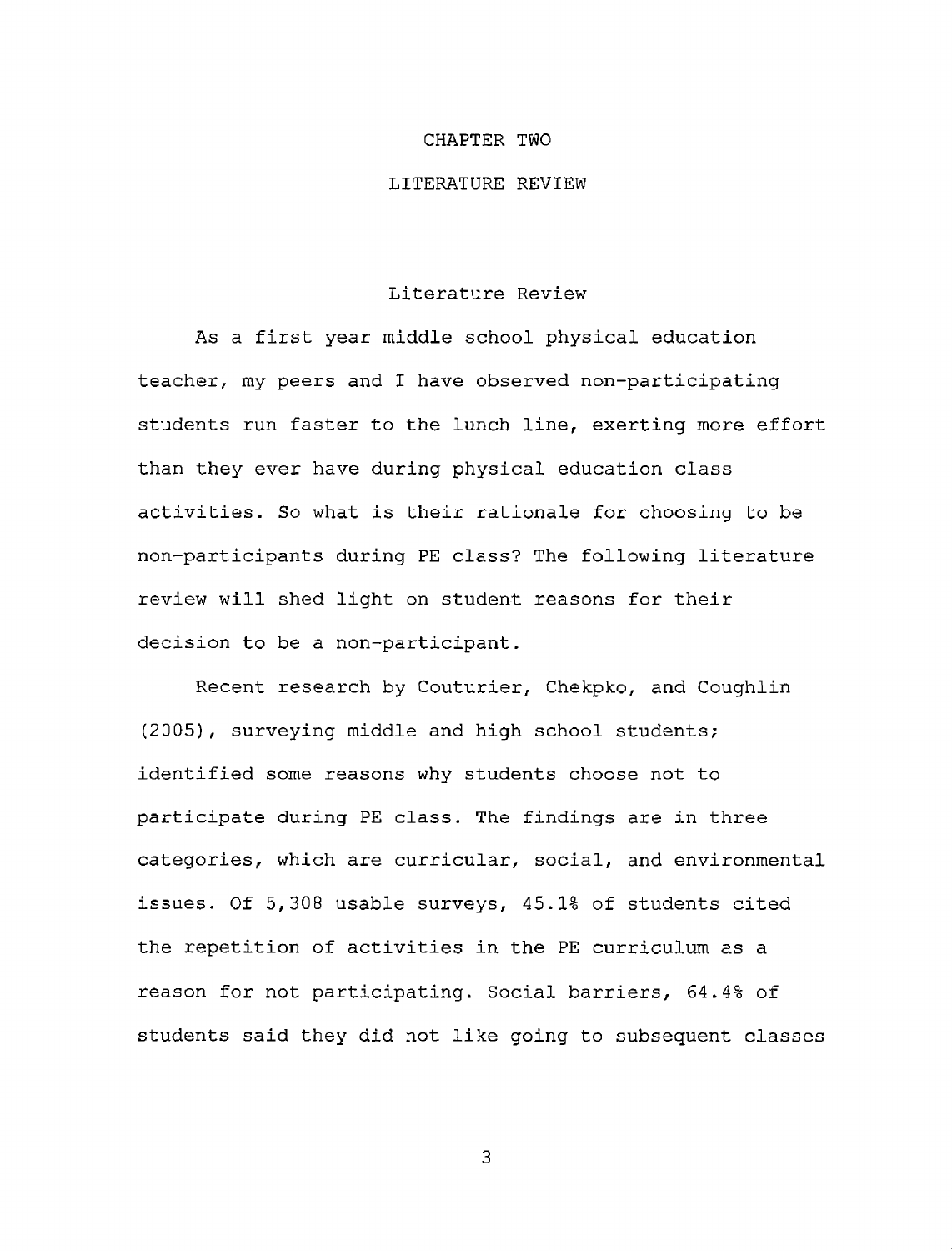sweaty. Moreover, 19% reported feelings of inferior sport skills.

Environmental barriers to participation, 52.9% reported too little time to change, 44.1% did not like bringing and carrying PE uniforms. Interestingly, 79.3% of high school and 71.7% of middle school students responded, positively, when a survey question asked if they would like to choose their PE activities. Student activity choice is a great strategy for motivating students. PE Department planning is essential for success. PE Departments' must plan ahead for equipment orders, field location, activity organization, and per period class sizes.

Scantling and Strand (1995) studied senior high students in Nebraska, Idaho, and Utah studying reasons why students avoided elective physical education. Of 1,438 participants, 73% did not elect to enroll in elective physical education. The primary reason given by students was that they were interested in meeting college requirements, and PE was of no further use after meeting that they did not like PE. Of 1,438 students surveyed, requirement. The second reason students gave was reasons for dislike of PE, 35% cited repetitive activities, 30% disliked dressing out, and 31% reported that males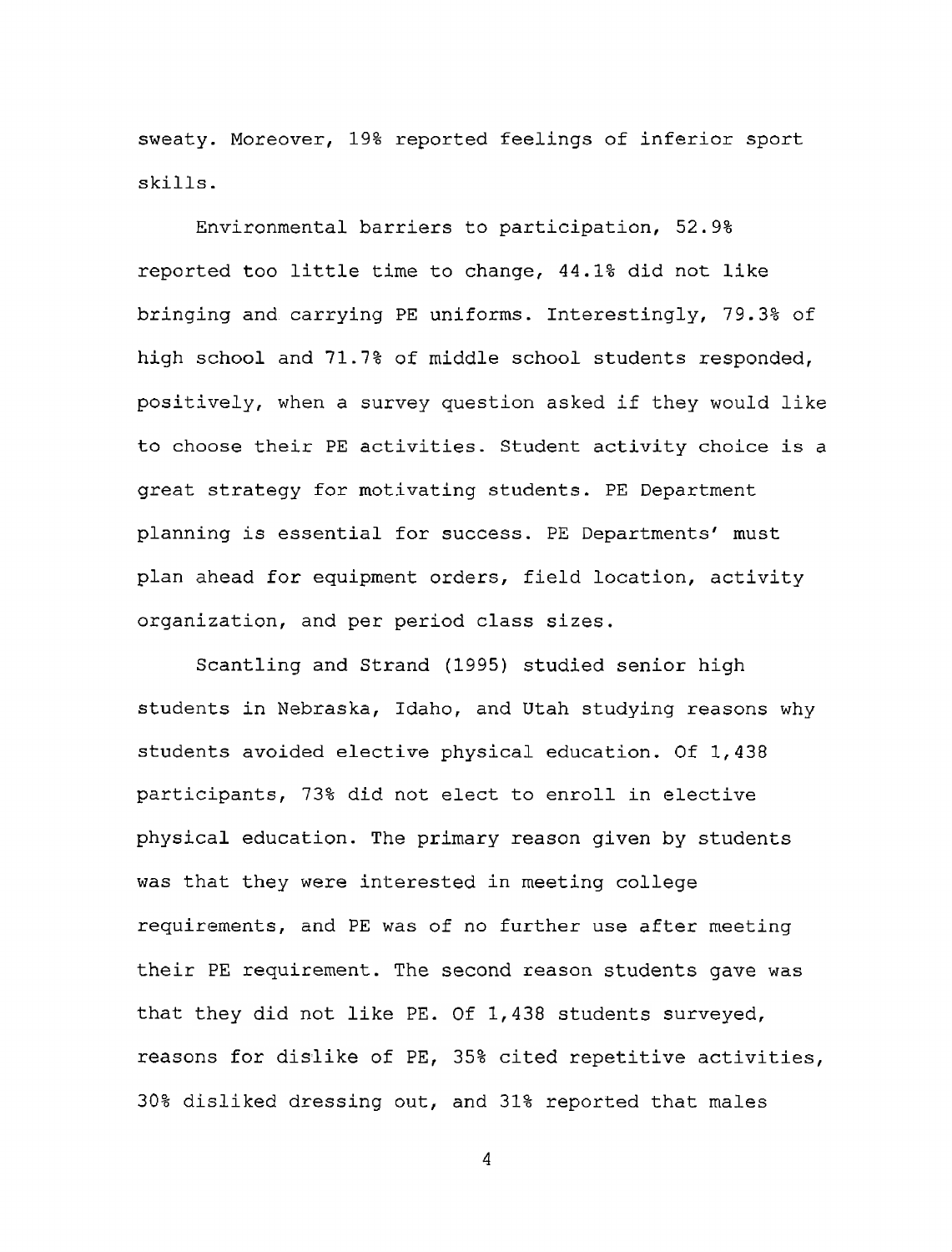dominated class activities with too much emphasis on winning. These factors are all teacher controlled. Possible solutions offered in this study include, offering zero period PE courses, after school PE courses, and permitting courses offered at fitness clubs for PE credit.

According to McKenzie's (2001) study, promoting physical activity in youth reveals two findings. First, in 50 minutes of PE, students had 16.4 minutes of moderate and 5 minutes of vigorous physical activity. These are not health enhancing activity levels. Second, girls are significantly inactive during PE, before school, lunch, and in after-school program participation. McKenzie makes four suggestions for improving activity levels in PE. First, redefine PE goals so they are achievable over a shorter span of time. Second, promote gender equity by including activities of interests to girls in the curriculum. Third, link PE to student life using before and after school physical activities. Fourth, use the Physical Activity Participation Index to assess the quality of physical education provided to students.

Investigating the feelings and actions of students identified as alienated from physical education, Carlson's (1995) study listened to students and learned why some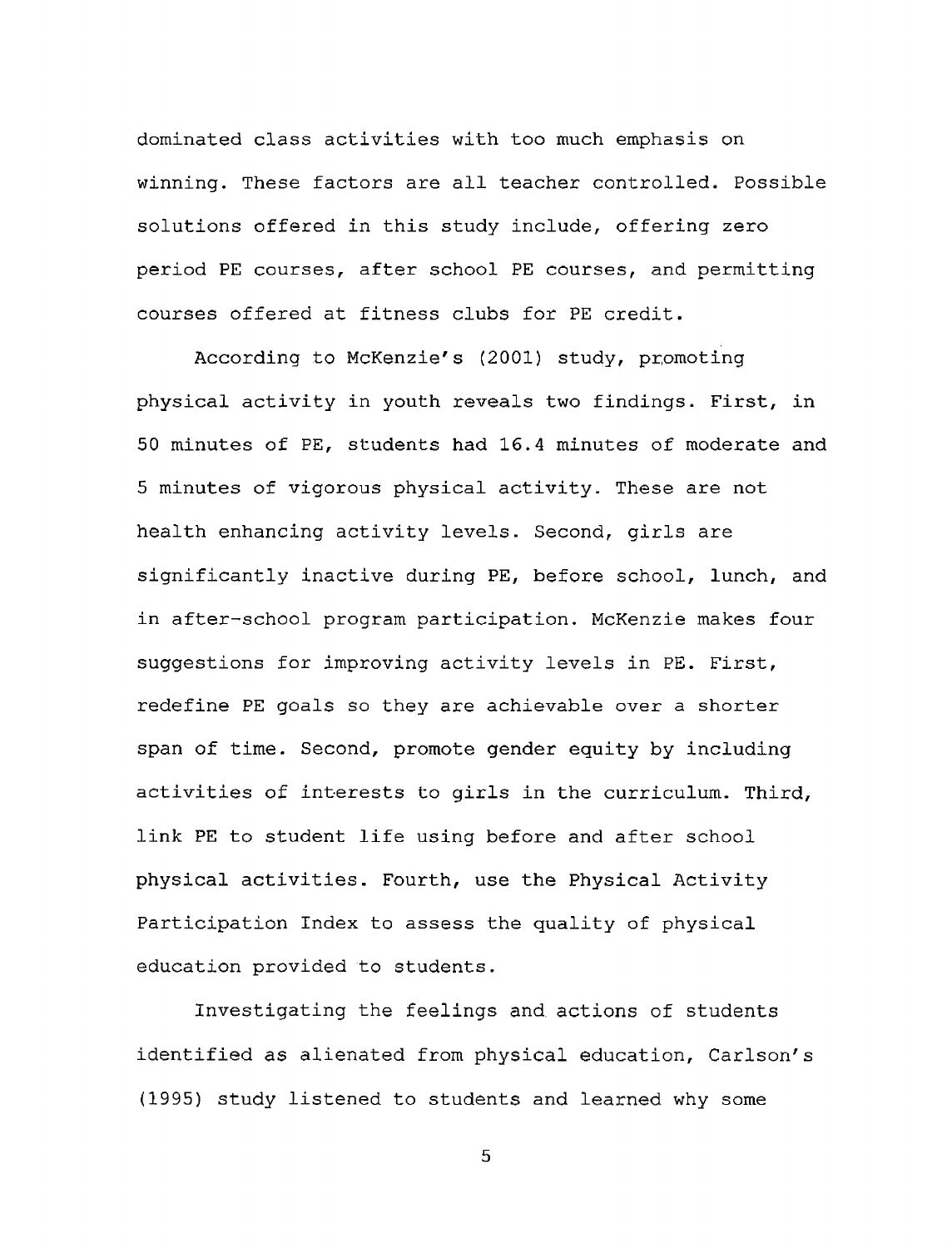students hated PE. Carlson's study defines Alienation as "persistent negative feelings some students associate with actively aversive or insufficiently meaningful situations in the gymnasium setting." (Carlson, 1995, p 467) Alienation manifests itself in one or more of three affective states: meaninglessness, powerlessness, and isolation" (Carlson, 1995, p 467) Manifestations of these states is observable when students withdraw emotionally, mentally, or physically from PE as non-participants.

In Carlson's study (1995), 105 usable surveys were obtained and survey results revealed the following. Twentytwo students (21%) did not like PE class. Half of the 22 indicated they liked school. This suggests half of the alienated students, disliked school in general. Finally, 14 of the 22 alienated students indicated they had average or below physical skills.

Student interviews yielded four areas of concern. First, PE lacks personal meaning for the alienated students. Students expressed that PE had no value or relevance to their present or future lives. Second, lack of control, 81% of students' indicated they had no activity choices and or the competitive intensity in activities was a deterrent to participation. Third, 7 of the 22 alienated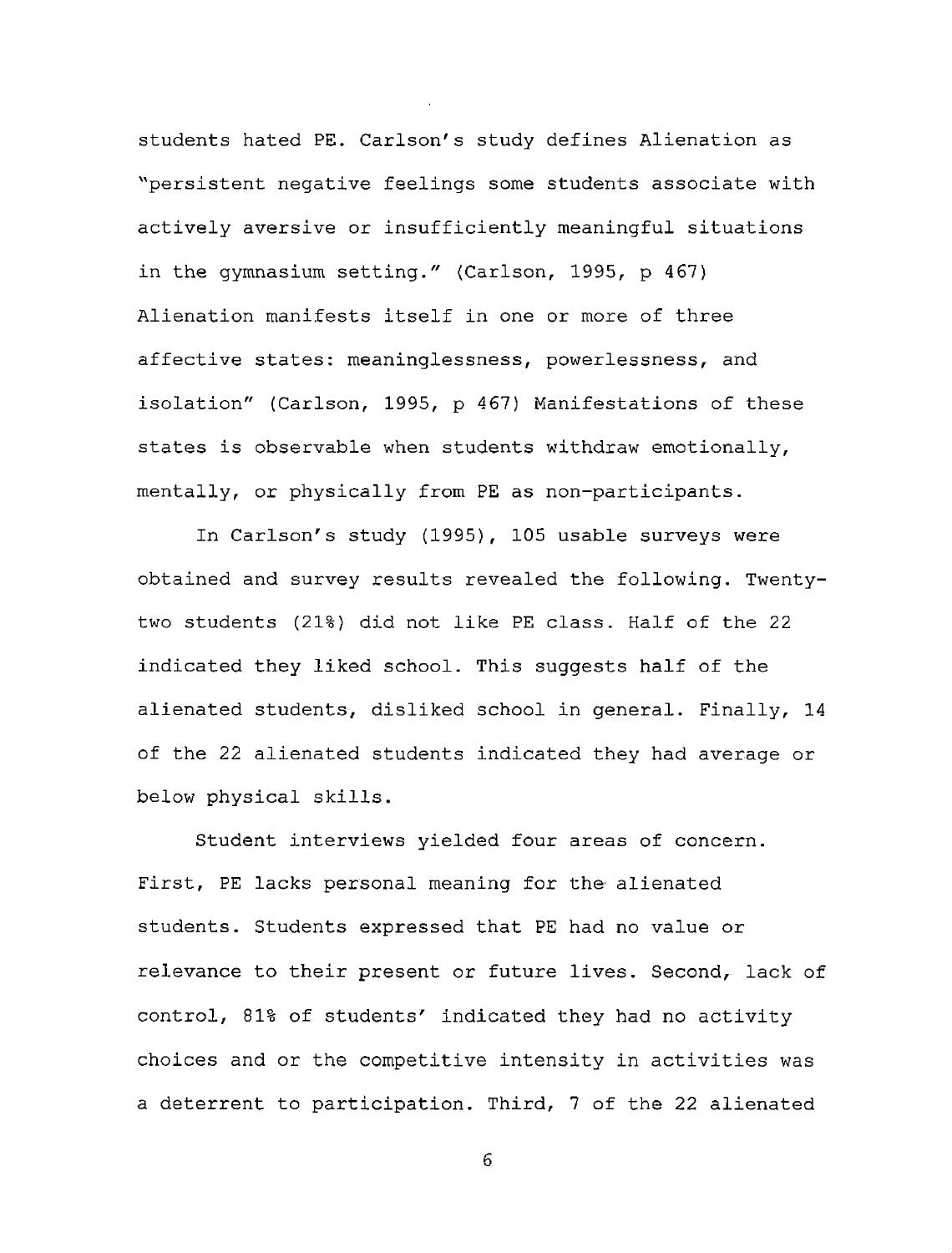students reported a strong sense of isolation from peers. This aspect appears to be universal among low skilled students. Fourth, behavior strategies students employed in response to aversive PE experiences include hiding their disillusionment, being a spectator, faking participation, and self-banishment from PE altogether.

Factors affecting student alienation are teacher influenced. When PE is not having a value and student input does non-existent. Students' will employ various strategies to avoid teacher confrontation or avoid PE all together. Students' in the study suggested activities outside of sports, which they would like to experience, were yoga, power walking, and adventure activities.

Physical education through students' eyes and in students' voices, (Graham, 1995) focused on two themes to improve physical education. First, students need to understand physical education's purpose. Second, PE Teachers need to recognize student differences. Frequently, students lack a clear understanding of the purpose of physical education, because PE teachers are not explicitly advertising the purpose and outcomes of their PE programs. Students as young as eight years old can understand and describe the purpose of PE when it is clearly stated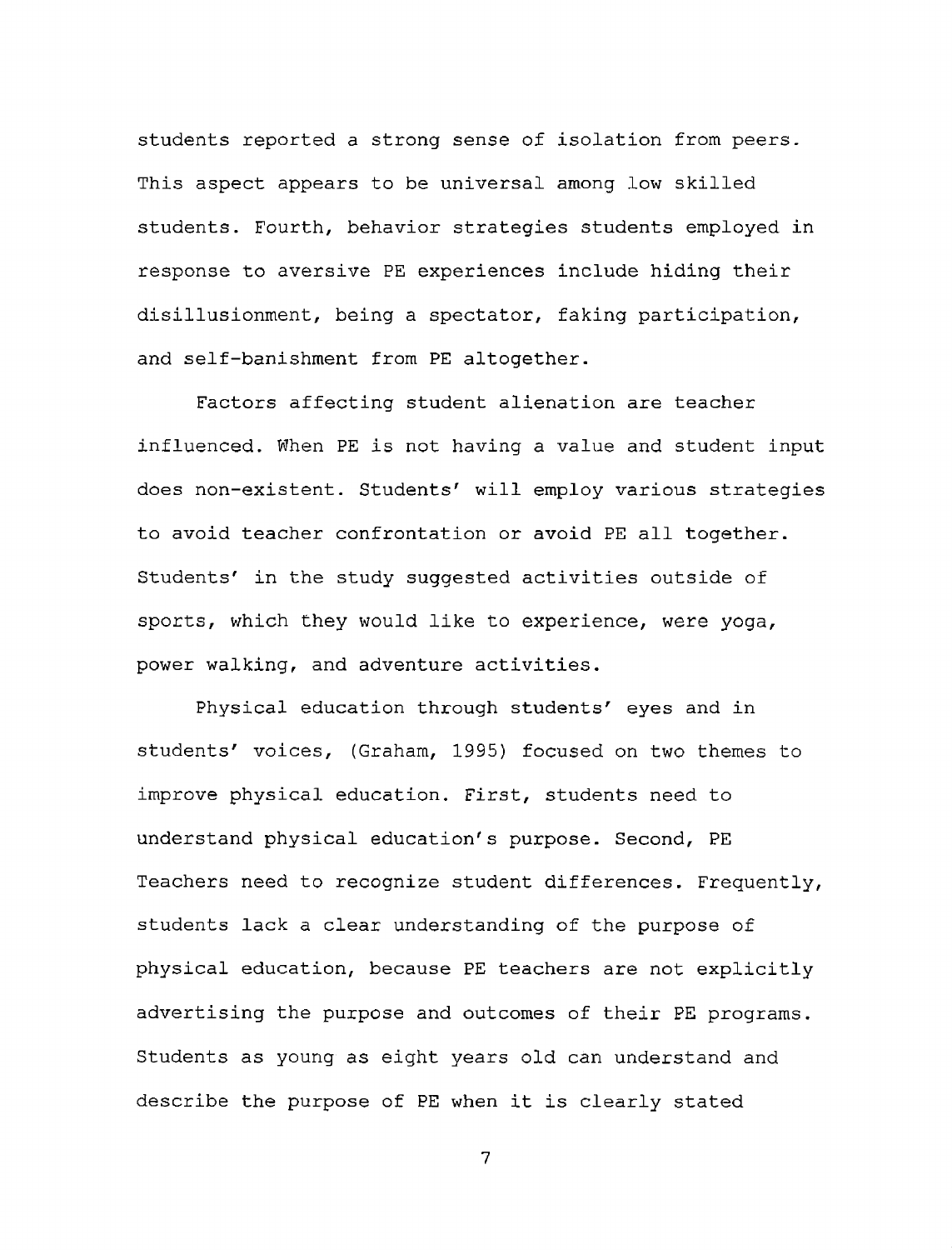(Graham, 1995). One of the purposes of physical education is the development of lifelong physically active behaviors. Some PE programs rarely change. Like other disciplines, PE needs to stay current and relevant. When PE is not current or relevant to students', alienation, withdrawal and nonparticipation may become too common. To head off disciplinary issues, PE teachers must clearly articulate verbally and in writing the rationale, goals, and outcomes of their PE program, along with regular assessments of student learning, student differences and PE's curriculum design.

Few teachers "acknowledge differences in student interests, abilities, and attitudes... in their programs" (Graham, p 379), by not modifying or specially designing activities in their programs. The motto for PE programs like this seems to be "one size fits all". Thus, student feelings of helplessness and alienation arise. It is widely agreed that, "one of the primary purposes of physical education is to guide [students] in the process of becoming physically active for a lifetime" (Graham, p 379) To accomplish this, the PE curriculum must be meaningful to students before we can effect behavioral and educational changes.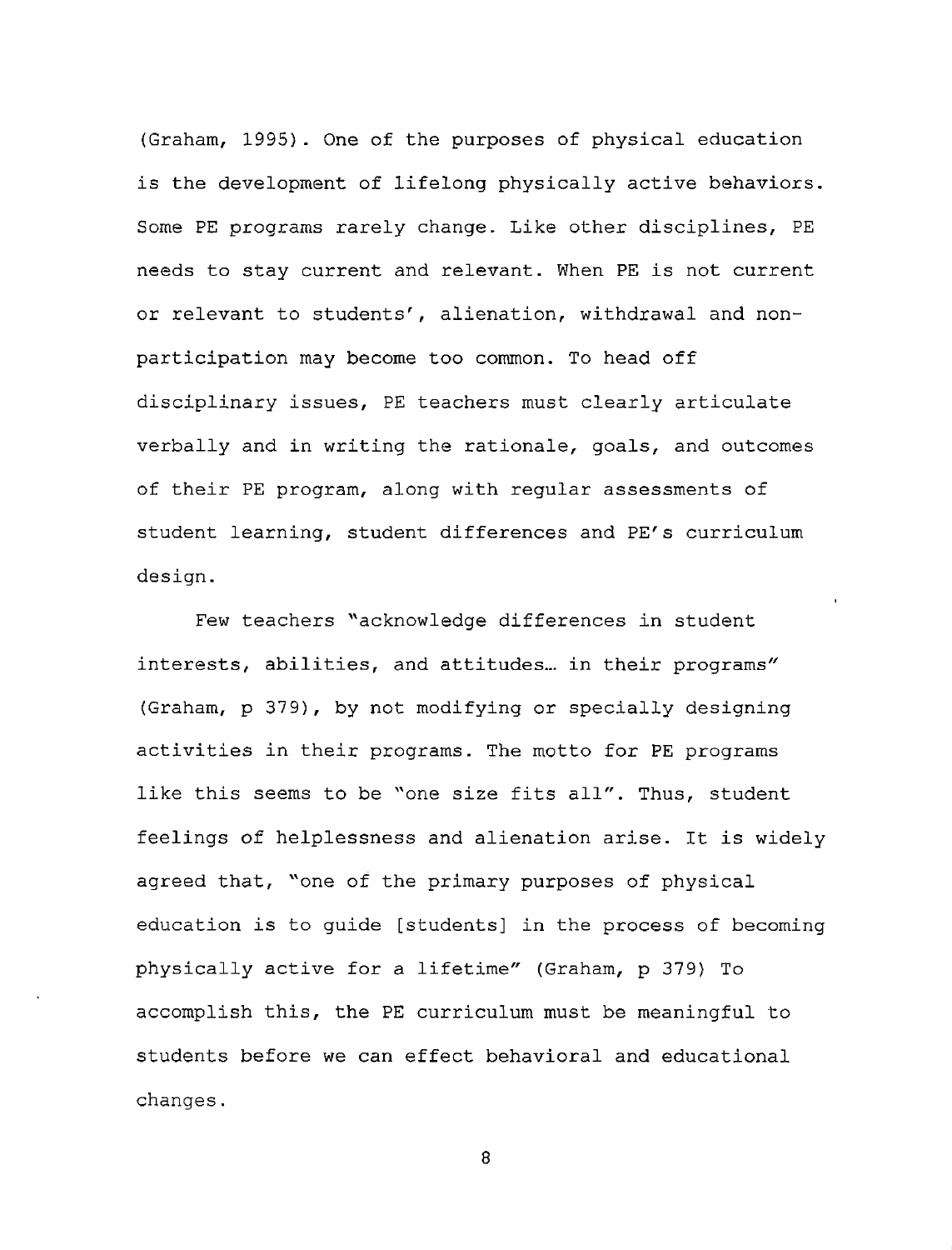In a study on student activity levels, lesson context, and teacher behavior by Mckenzie, Marshall, Sallis, and Conway (2000) two factors influencing participation stand out. First, the non-participation of girls indicates PE teachers need to ensure lesson- content and instructional strategies include the physical activity interest, skills, and emotional needs of girls in class. Secondly, this study showed that large PE class size interfered with student activity level and achievement of PE objectives in health, fitness, and motor skills development.

In 2003 a study by Kliber, Kulinna, Martin, & Reed on activity patterns of male and female elementary and secondary students during PE. The study used heart rate telemetry to demonstrate differences between male and female students. Heart rate data on secondary students showed the mean heart rate varied by activity preference. Secondary girls showed higher heart rates (141.11) bpm during individual activities versus team activities (133.77 bpm). Results for secondary boys were the opposite, individual activities (131.09 bpm) as compared to team activities (142.20 bpm). The results imply that girls are not participating at their full potential in team sports and prefer individual activities. Noted factors influencing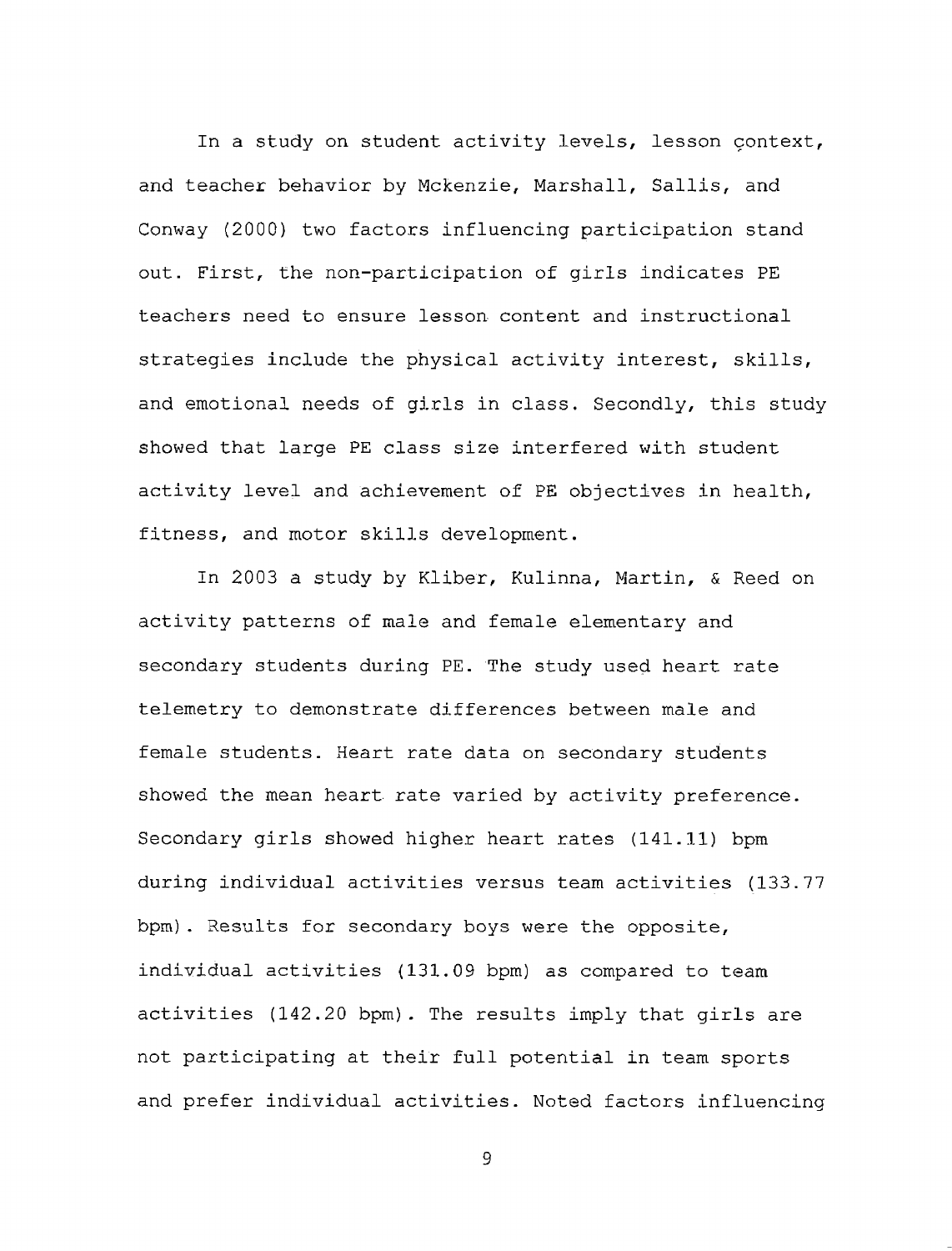participation level may include the onset of adolescences, no activity selection choices, teaching methods, and the nature of the activity.

In a study of 1,110 seventh and eight grade girls by Darst, Pangrazi, Prusak, & Treasure (2004); researchers manipulated choice and no-choice conditions for students to study the effects of choice on the motivation of girls in physical education. For students in this study, even a little input in class increased motivation to participate. Students with no choice demonstrated non-participation behaviors and poor attitudes toward physical activity. This study demonstrates that students' want to be self-directed by participating in the activity of their own choosing.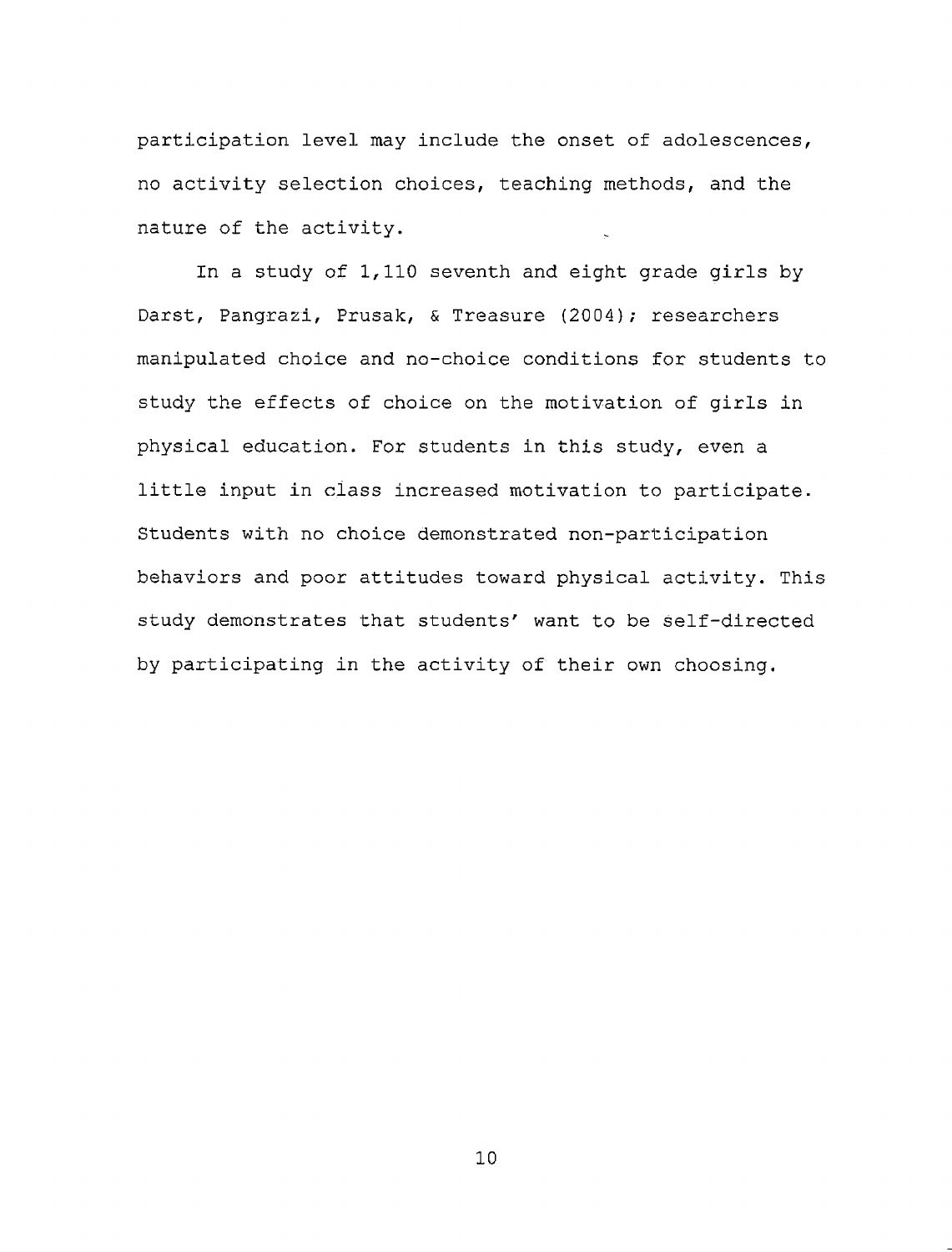#### CHAPTER THREE

#### HYPOTHESIS AND PROJECT LIMITS

### Hypothesis

The hypothesis for this project is that student nonparticipation decisions are an individual choice not linked to teacher influence or curricular factors in physical education.

## Project Limits

The literature reviewed in this project contained studies with geographically separate populations in which environmental elements (i.e. weather) may be uniquely specific and impact participation levels differently. And the number of participants used in the field study may have been too small a sample to provide sufficiently reliable indicators of non-participation factors. In construction of the survey instrument, the order in which the questions were asked was not randomized on the printed survey instrument.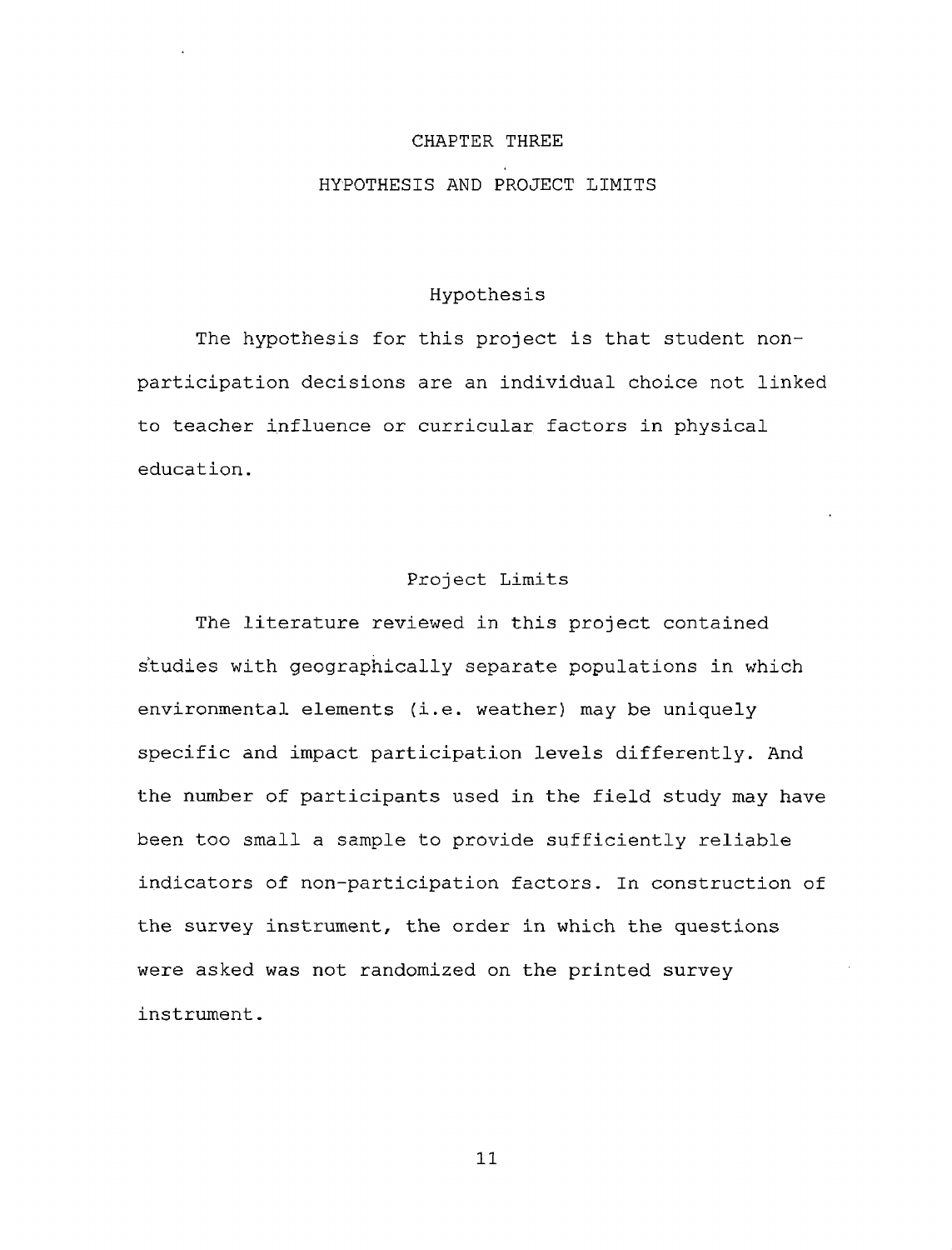#### CHAPTER FOUR

#### **METHODS**

#### Methods

Two methods of data collection used in this project were, one a literature review and two a field survey. In the literature review, a computerized search using Ebsco Host and WilsonWeb completed, along with physical searches in California State University San Bernardino's library journal stacks for appropriate literature. The key words used in searching included "non-participation", "physical activity levels", "activity levels", and "physical education". The search was limited to American English journals, specifically looking for studies and articles completed within the last ten years.

Second, in the field study on participation, a survey instrument was devised with guidance from my Graduate Program Advisor. The survey underwent five revisions to ensure clarity and ease of response (See Appendix A). The questionnaire was composed of 17 short questions, and used a seven point Likert scale. The questionnaire focused on three common factors affecting PE participation, and based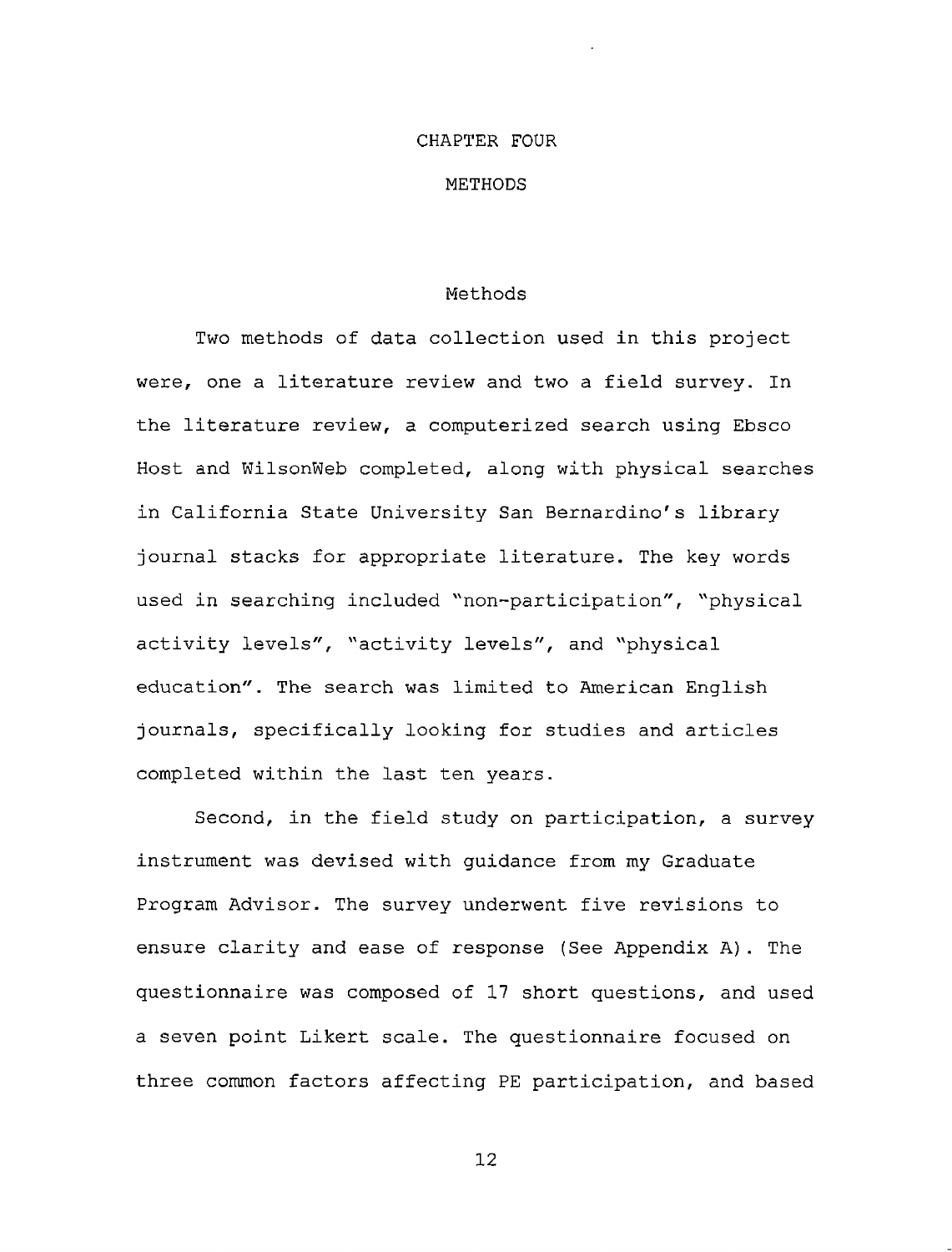upon three common factors derived from the literature review. The three common factors are teacher influence, student skill competency/PE content and personal reasons.

#### Field Survey

A pilot study administered during summer school used 39 participants at a middle school in southern California. Prior consent was obtained from School Officials, Teachers, Parents, and students.

A finalized survey was developed to include four demographic questions and seventeen experiential survey statements, including one, single word or short phrase response statement. The survey was blindly distributed to 150 participants over a two-day period. Each statement utilized a  $7$ -point Likert scale ( $7$  = Strongly Disagree to 1 = Strongly Agree). Participants read each statement and responded by circling their individual responses.

During each administration of the survey, a set of standardized instructions was verbally provided to each participant, emphasizing that this was not a test, no names were to be written on the survey, there were no right or wrong answers, and their participation had no effect on the participant's class grade, participants could opt out.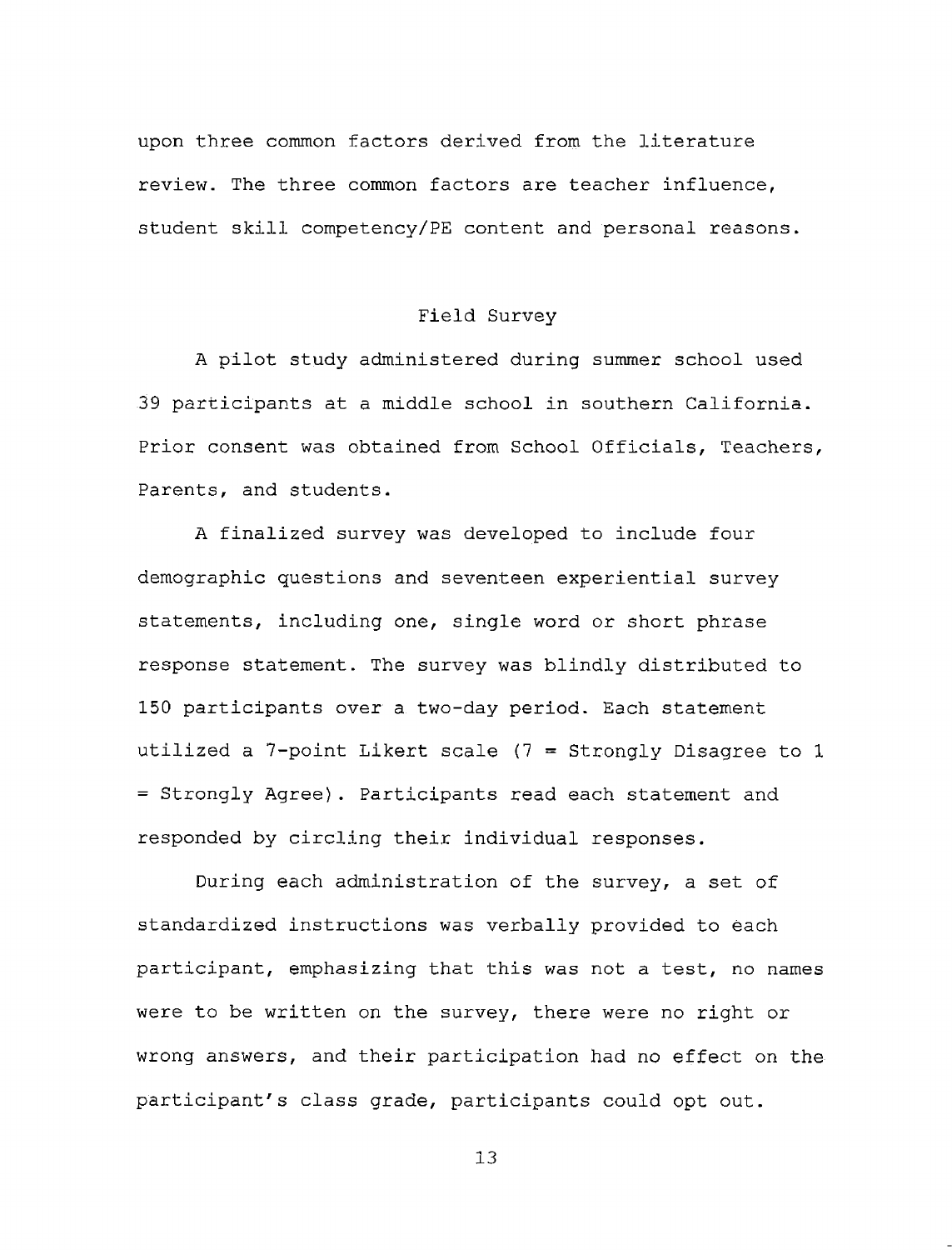Participants' were instructed to read the questions carefully before responding. Participants were to circle their responses throughout. If an error was made the participants' were to cross out the wrong response and circle the correct response. If a participant had a question or finished answering the questionnaire, they were to raise their hand and assistance would be immediate.

Time allotted for participants to complete the survey in 10 to 12 minuets with ease. The survey was administered in class units of 15 to 25 participants per class. All participants who received a survey completed and returned with a 100 percent response rate. The surveys were collected face down from each participant's desk. The survey administrator collected all surveys handed out during the study.

### Demographics and Setting

Four questions at the beginning of the questionnaire was administered to all participants to gather demographic information about participants' gender, grade, age, and how many days each week he or she would choose to participate in physical education class if given a choice.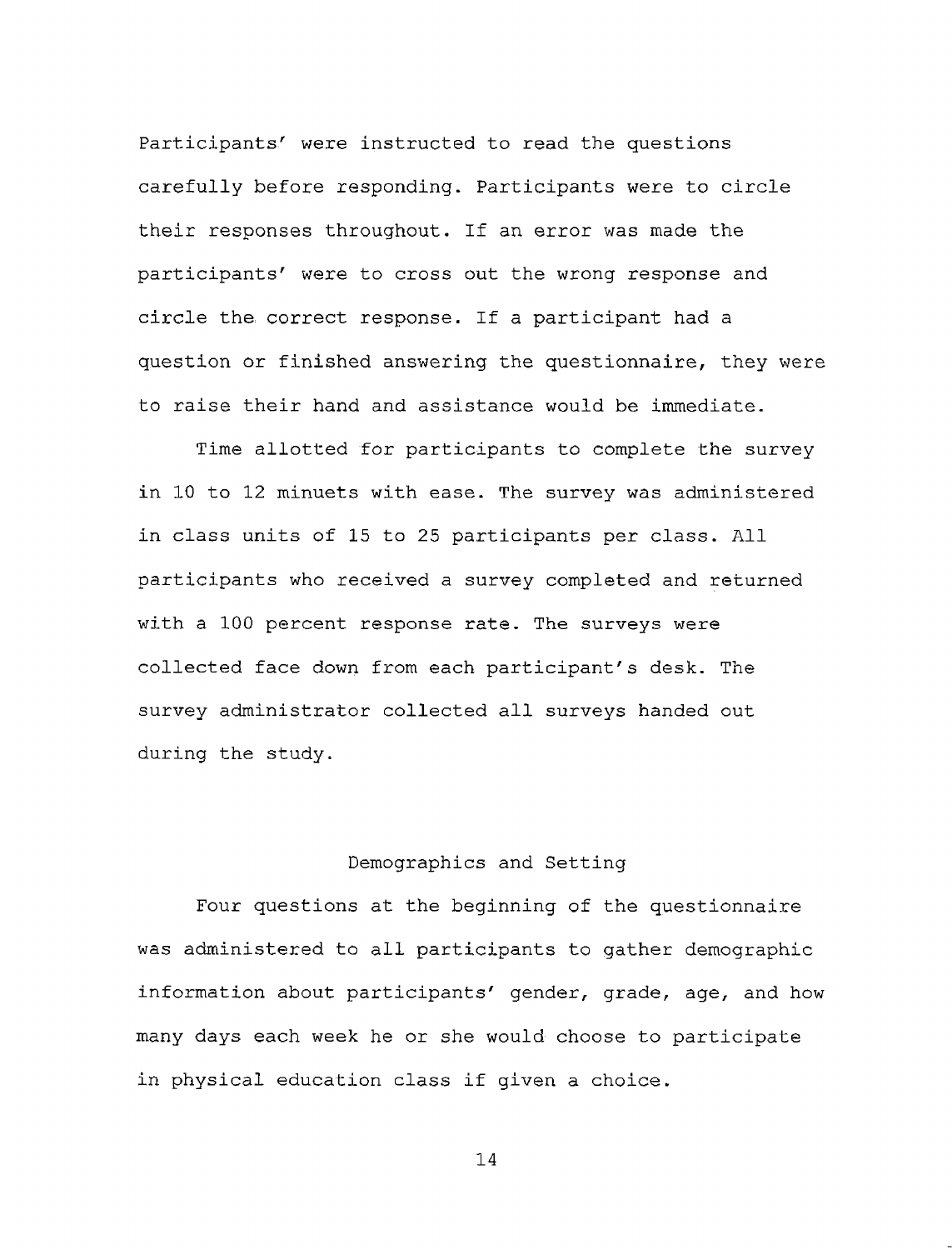The gender demographics consisted of 70 girls and 80 boys. The participant grade level 'demographics consisted of 44 sixth graders, 43 seventh graders, and 63 eight graders. The demographics for age are by grade level and median age. The median age for sixth grade was 11 years old, seventh grade was 12 years old and 13 years old for eighth grade. The fourth demographic piece asked, "If you had a choice, how many days each week they would participate in PE." The median number of days students would opt to participate in PE was <sup>4</sup> days, with the mode being 5 days. (See Appendix B)

#### Exploratory Factor Analysis

Data from the 150 questionnaires were reverse coded and analyzed. In order to determine how many factors are present in the Questionnaire on PE Participation and whether the factors were correlated or not, iterative principal component analysis was used to conduct an exploratory factor analysis. The number of factors and the cohesiveness of the items within all the factors were examined. This method is the most widely used criterion in deciding how many factors to retain. After a number of factors were established, a varimax rotation was utilized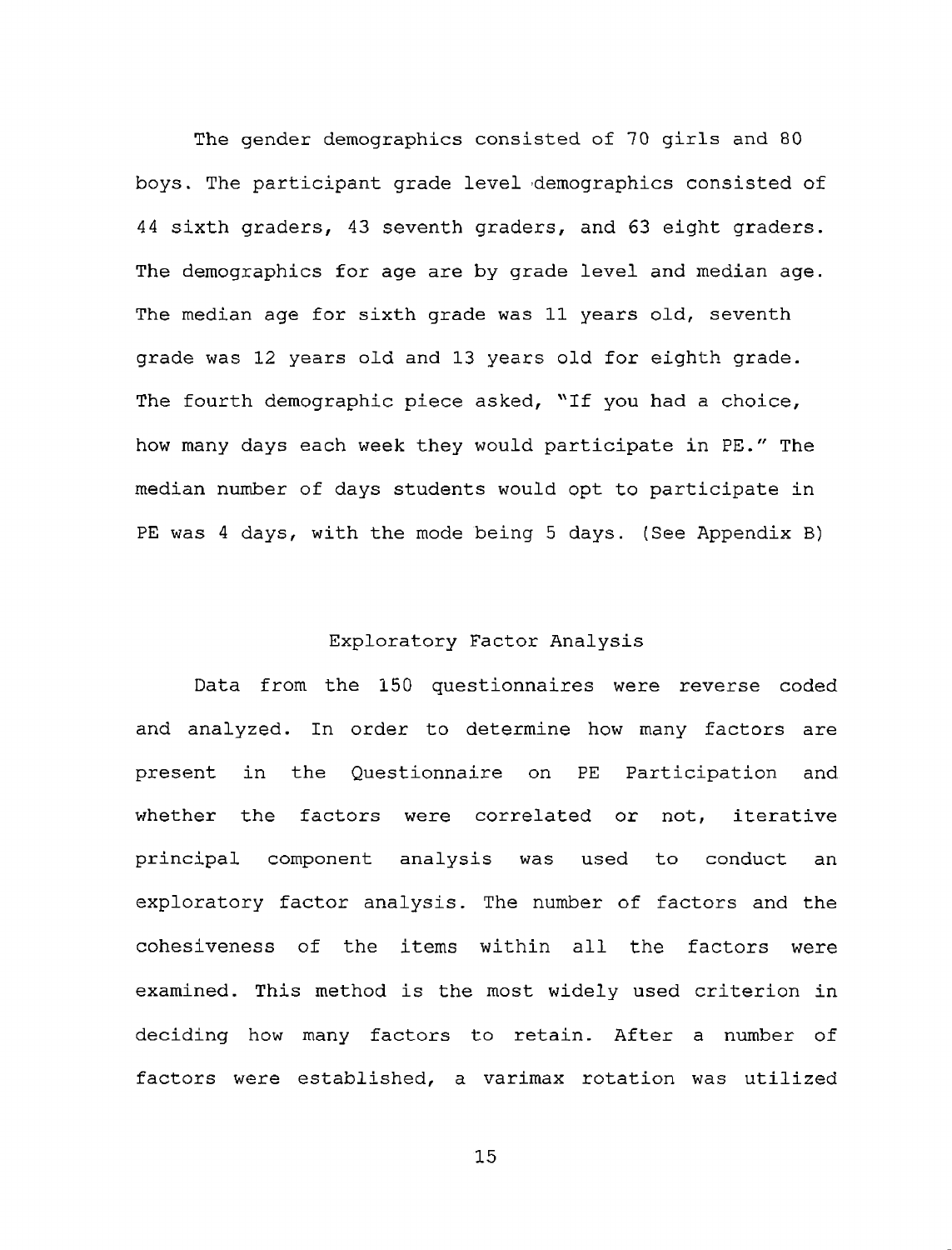to simplify interpretation of the factors. Using varimax, values of .50 or greater were considered to be valid and reliable. See Appendix C, which shows the critical values for each question and the component factor into which each question situated.

Fourteen of seventeen questions were determined to be valid. The number of common factors was reduced from five to three valid factors (Teacher influence, Skill competency/PE content, and Personal reasons). Questionnaire items 3 and 13 were determined to be invalid. The analysis rated questions 1 and 2 as valid teacher influence factors. Questions 4, 5, 6, 7, 8, 9, 10, 16 are combined valid skill competency/PE content factors. Questions 11, 12, 14, 15 are valid personal reason factors. Question 17 was an anecdotal response question. (See Appendix C)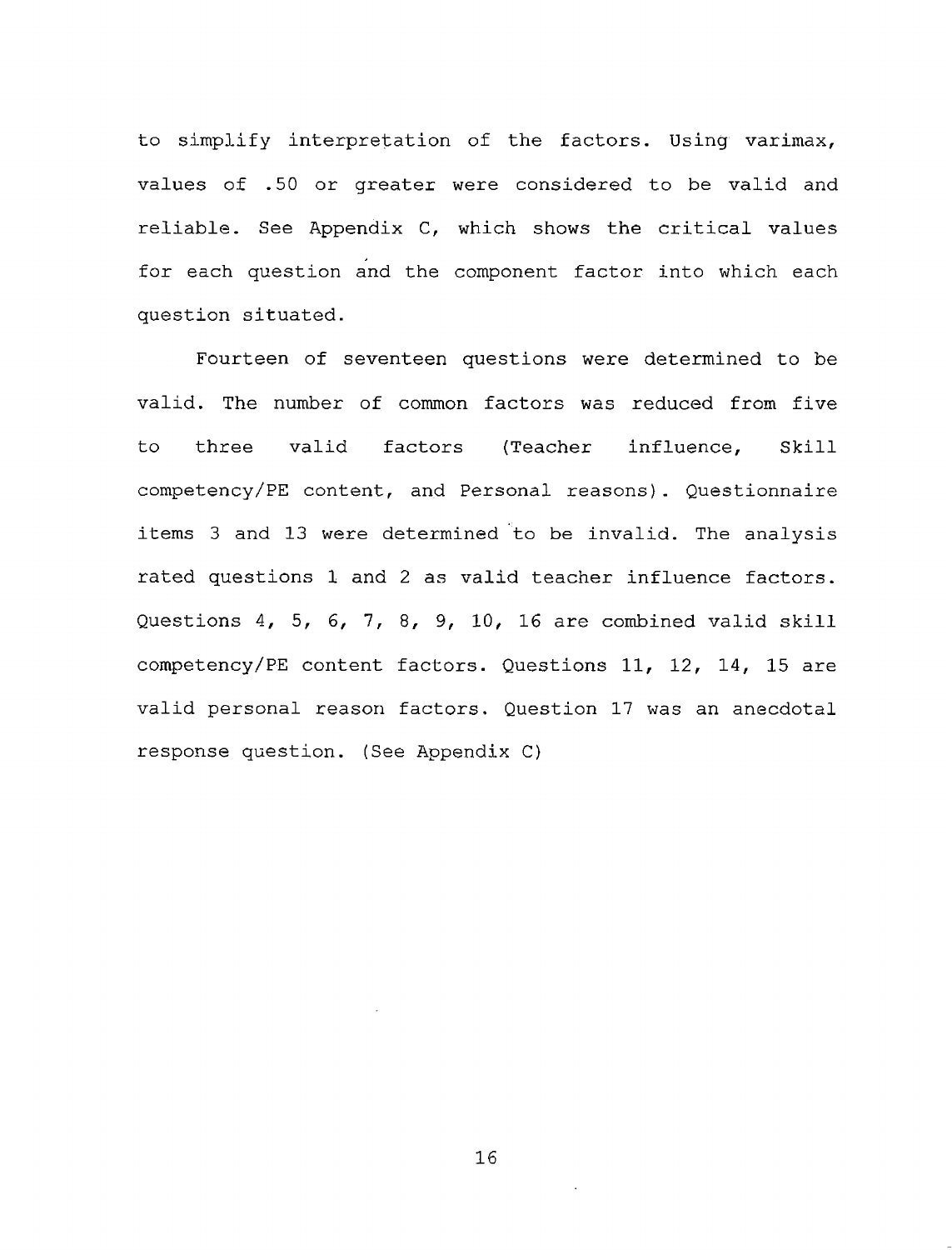#### CHAPTER FIVE

#### RESULTS.

#### Results

The questionnaire instrument used in the field study contained three common factors derived from the literature review as influences on student non-participation in PE. The three common factors are, first, teacher influence, second, a combination of student skill competency/PE content, and third, personal reasons. These three factors were selected for study based on the reasoning that they potentially have the highest influence on student nonparticipation decisions.

Participant responses to the statements were analyzed and the results are reported in percentages for each statement (See Appendix D) Responses to survey statements are summations of disagree or agree.

Statements 1, 2 and 3 addressed the teacher influence on PE participation. The response in agreement to the statements averaged 28.3% or nearly one in three students. The agreement indicates teacher influence is a powerful reason behind student decisions for non-participation. The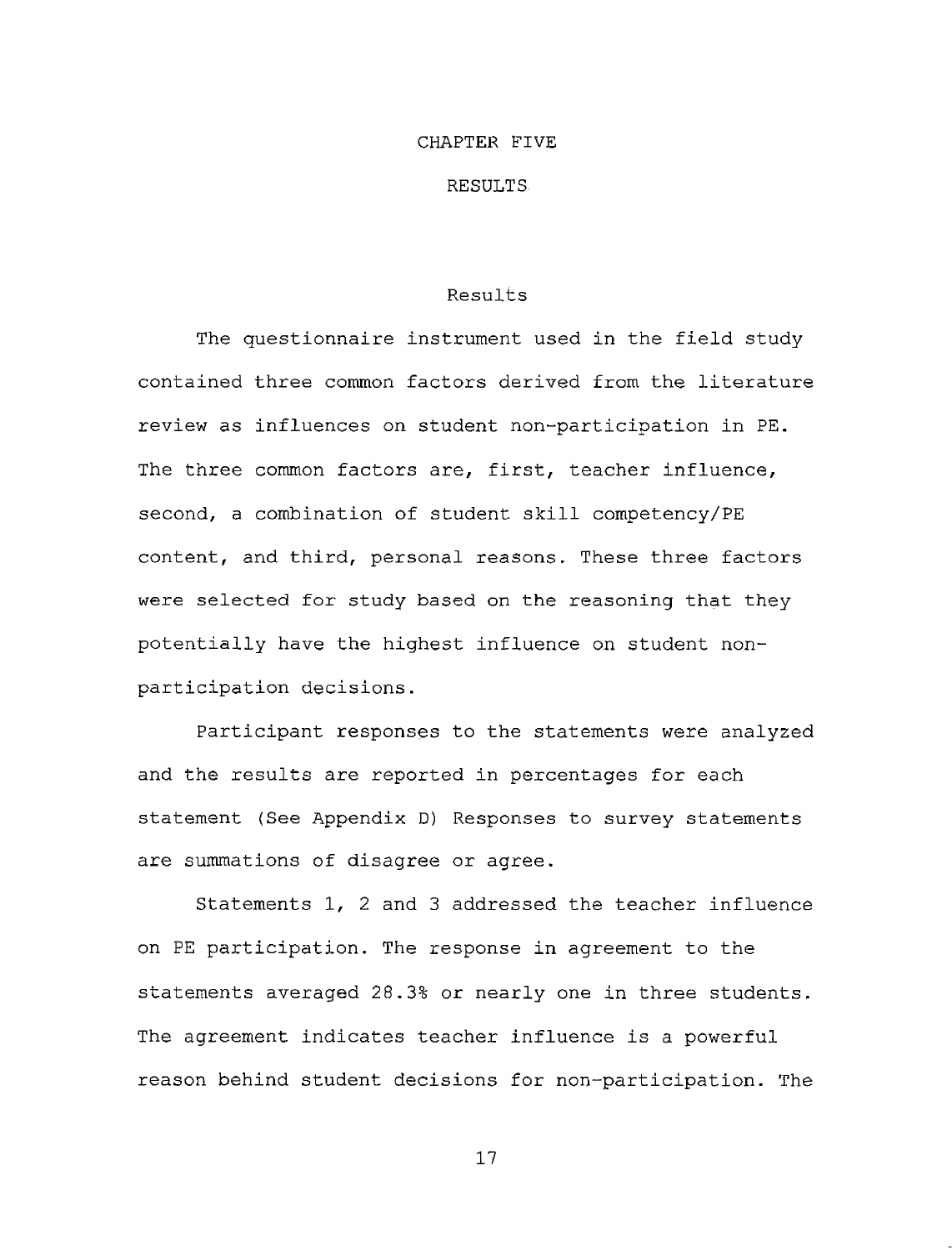survey result showed 12% disliked their PE teacher. This result often reveals itself in the form of disruptive and defiant students. Survey responses to statement three, indicates that increased teacher contact in one-on-one or small group instruction may be an effective strategy to promote active student participation, because it affords students' greater teacher attention, feedback, and praise which promotes student skill learning and participation.

Statements 4, 5, and 6 addressed student skill competency. Survey responses to theses skill competency statements indicate that most students, average 78%, feel they have adequate skills to participate in PE. However, an average of 12.6% of responses agreed they lacked skill competency, which indicates there is a need to include lead up activities, skill drills, and skill assessments if we are going to increase student participation in PE and make productive connections between PE and student life on campus.

Statements 7, 8, 9 and 10 addressed Physical Education curricular content and the affect on participation. The survey results indicate that PE's content during middle school is not a significant factor influencing student nonparticipation. An average of 75.3% of survey responses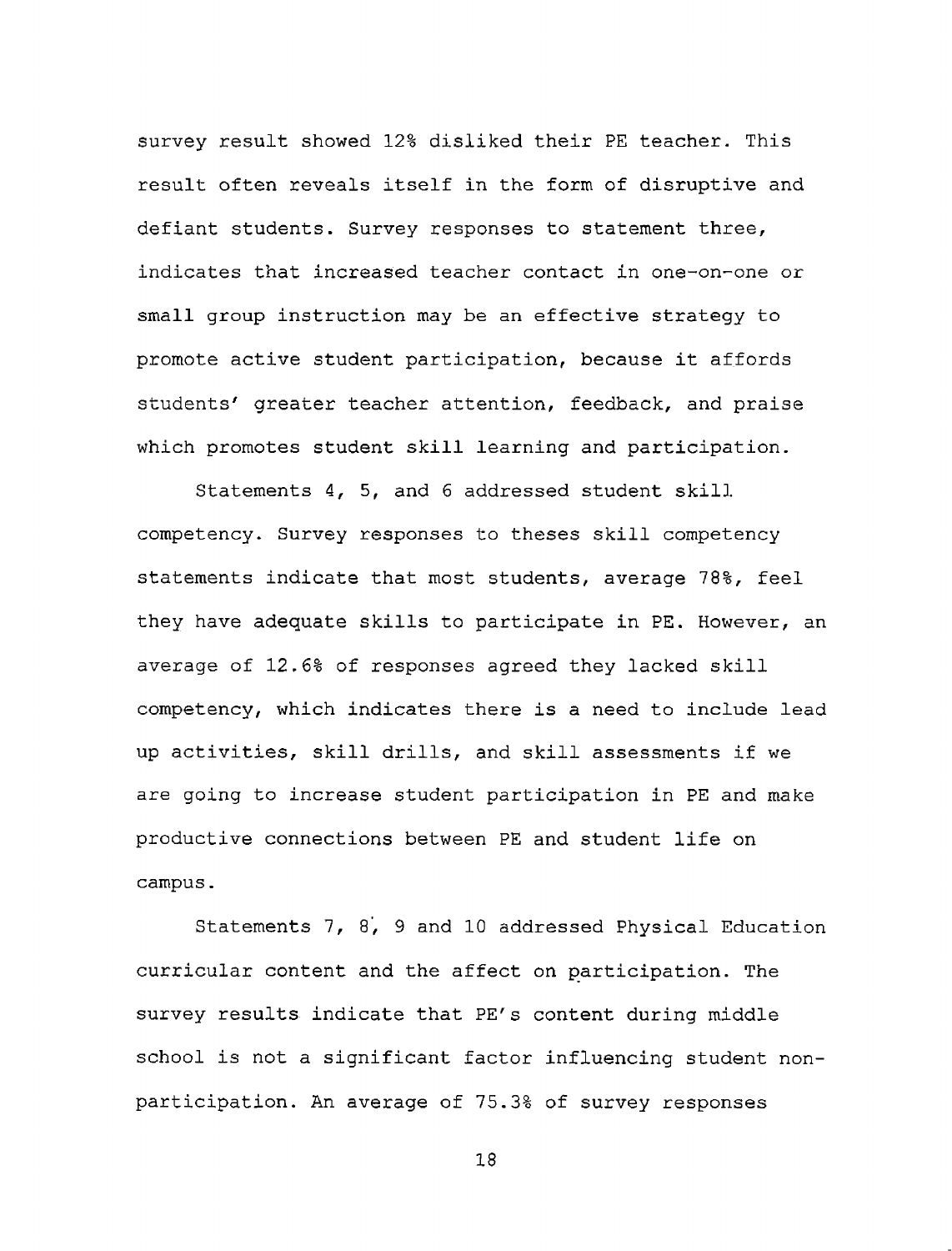indicates a majority of students enjoy middle school PE content. Contrary survey results averaging 13.8% relate the lack of individualized sports, repetitive PE curriculum, and peer competitiveness taking the fun out of playing activities are areas in need of reevaluation. In a perfect world, all PE programs would follow the California Physical Education Framework exactly alike and incorporate a sufficient variation of team and individual physical activities broken down by grade level, resulting in a standardized PE experience by grade level.

Survey statements 11, through 16 addressed peer and personal factors influencing participation. Survey results for statements 11, 12, and 13 indicate that for nearly three in four students peer influence is a weak factor in non-participating behavior. Most students will participate even if their friends are on different teams. Statements 14, 15, and 16 addressed personal reasons. On average, the survey results indicate 75% of students cared about their performance and grade in PE. In contrast, an average of 16% of students permitted personal reasons to influence their non-participation decision. These results indicate that PE teachers must continue to connect with students in an effort to foster student personal growth and success in PE.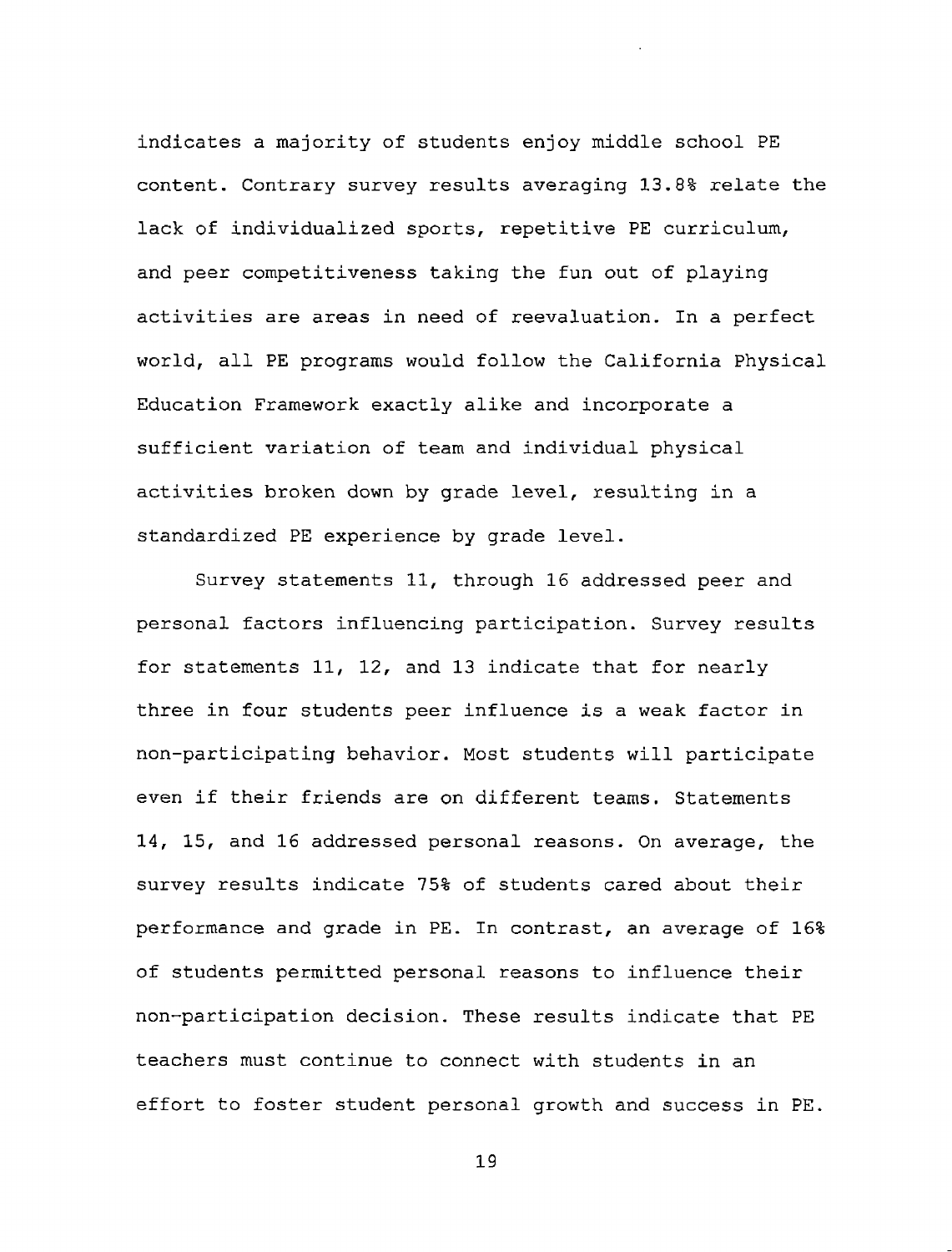#### CHAPTER SIX

#### CONCLUSIONS

#### Conclusions

The conclusion emerging from the field survey refutes the hypothesis, which stated that student non-participation decisions are individual choices not linked to teacher influence or curricular factors. Two of the three factors examined in this study strongly influenced student decisions. Factors such as Skill Competency/PE Content and Personal Reasons are noticeably strong influences on student non-participation. Whereas teacher influence, meaning student like or dislike of the teacher had little impact on participation.

Concerning Skill Competency/PE Content, consideration of student grade, gender, and lesson content are necessary to promote student participation. At the secondary level, while both "boys and girls are very active in fitness activities. Separately girls also prefer individual activities and boys team activities." (Kulinna, et. Al., 2003) In addition, students' with "low self-perceived sport skills are unlikely to participate in PE classes without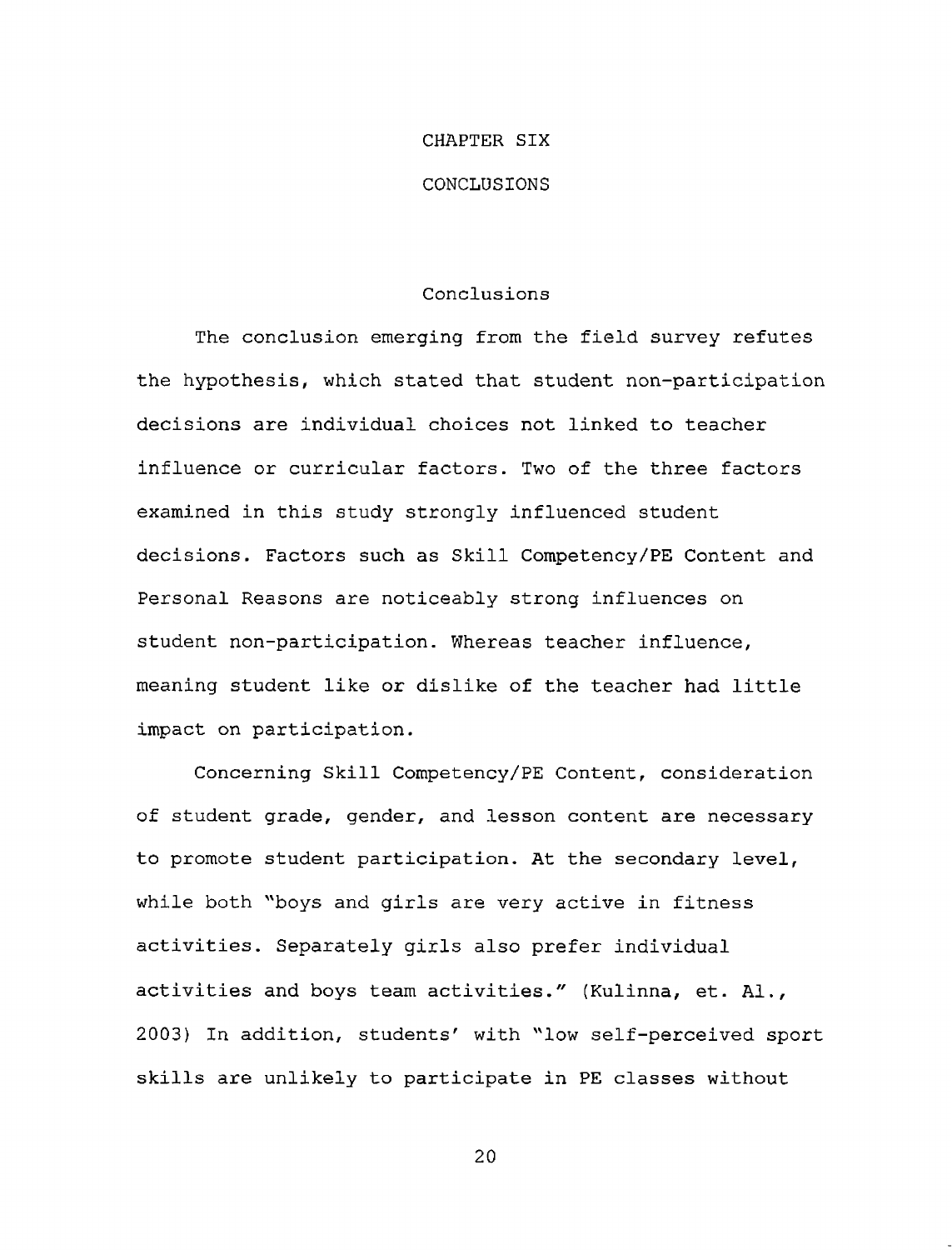basic skill development." (Ntoumanis, 2005) Additionally a teacher's willingness to provide instructional feedback in small or whole groups helps reinforce skill development and influences student participation, see Appendix D, question 3. PE content is a factor affecting non-participation, especially when the non-participants lack basic skills development to participate in PE activity units. PE teachers who assume that most students have had basic skills instruction and similar play experiences may be self destructive to an activity unit's success. Skill development should always be included in each activity unit through warm up skill drills and or lead up games, which increase learning and skill development through active participation and teacher instruction. Integrating activity unit skill drills as team warm-ups develops basic sport skills as a means to enhance student motivation to participate and as a unit skills test. Additionally, survey results in this study reflect a pattern found in a 2005 study by Couturier, Chepko, and Coughlin in which a "repetition of activities every year in the curriculum was identified as an issue, [by] 45% of students". Further, PE's content affects "Adolescent girls who are particularly underserved by traditional physical education offerings,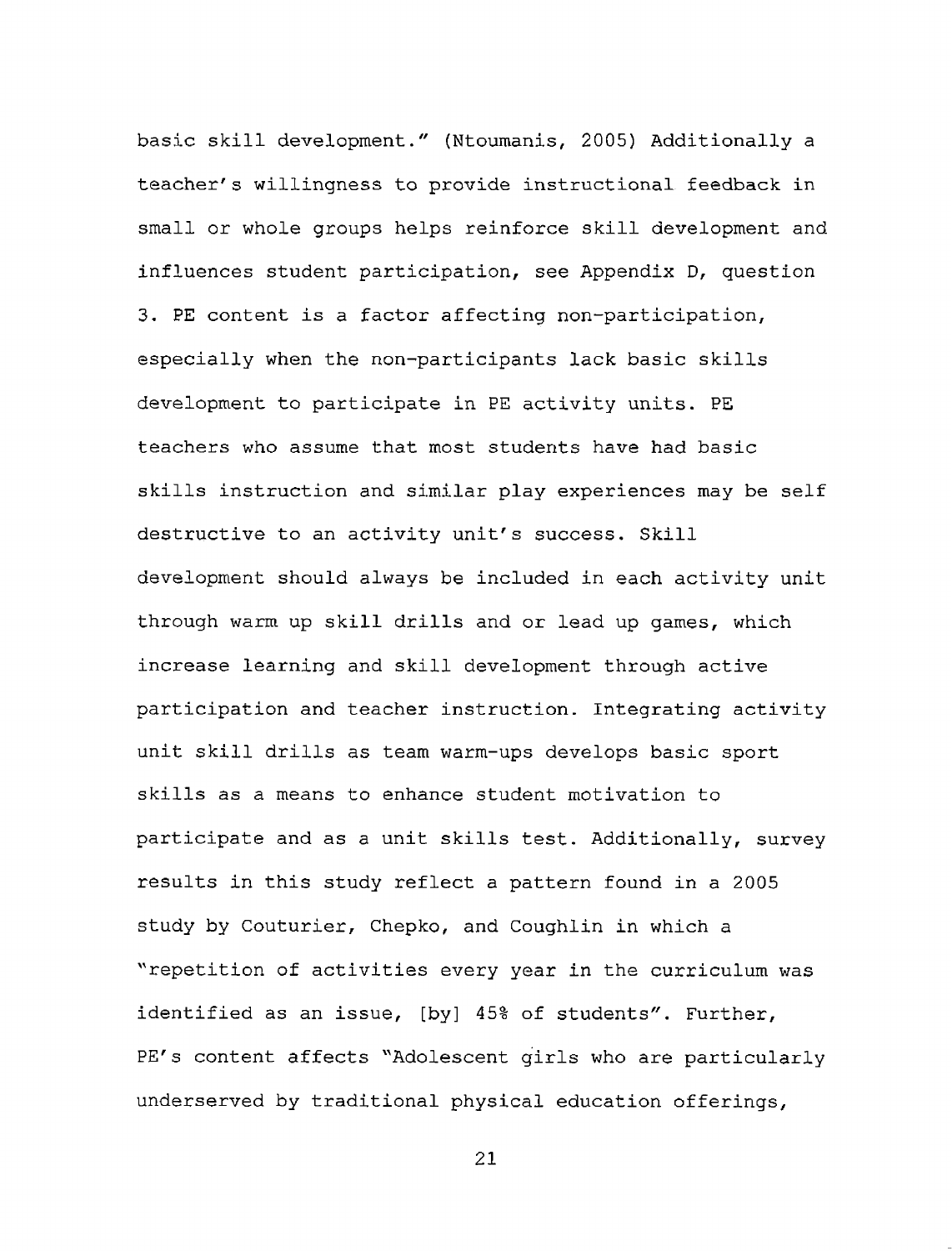but their motivation can be increased with activity choice" (Ntoumanis, 2005)

In this study, personal reason results indicate the majority of students' value physical education and choose to participate in physical education because "it makes me healthier." (Couturier, et al., 2005) Personal reasons tied to the social domain are evident in the results of statements 11, 12, and 13 indicating, 63% of students indicate if their friends are involved, they too are more likely to participate. Inversely, 73% of respondents in this study indicate their friends are not a factor in their motivation to participate, even when their friends are on other teams. Personal reasons in a social context do not appear to be a significant factor in non-participation for some students. Personal Reasons with regard to student dislike of their Teacher and it's impact on participation, 74% of respondents disagreed, indicating they would participate regardless of their like or dislike of the teacher. This reflects a 1995 finding by Scantling and Strand where 56% of test subjects agreed that the "teacher had no impact on my decision not to take physical education."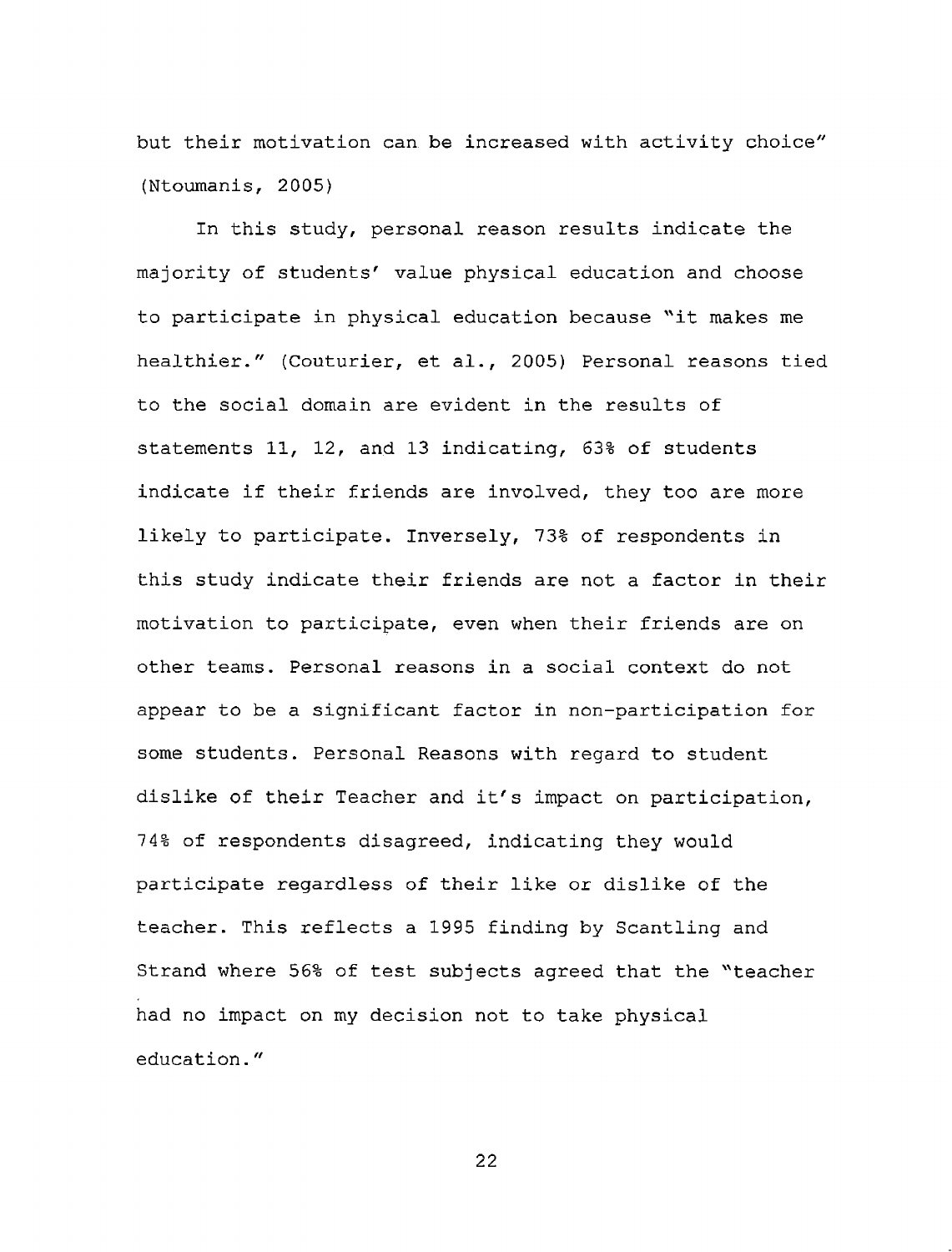Student intrinsic factors were not sufficiently studied in this project. Future studies should further improve upon the survey instrument devised in this study to examine student intrinsic factors for non-participation and devise employable strategies that can predict nonparticipation in the field. Intrinsic factors may include student feelings when in PE, the home environment, and the family unit. When one of these intrinsic factors is unstable, then school behavior may become unstable, leading to non-participatory behaviors.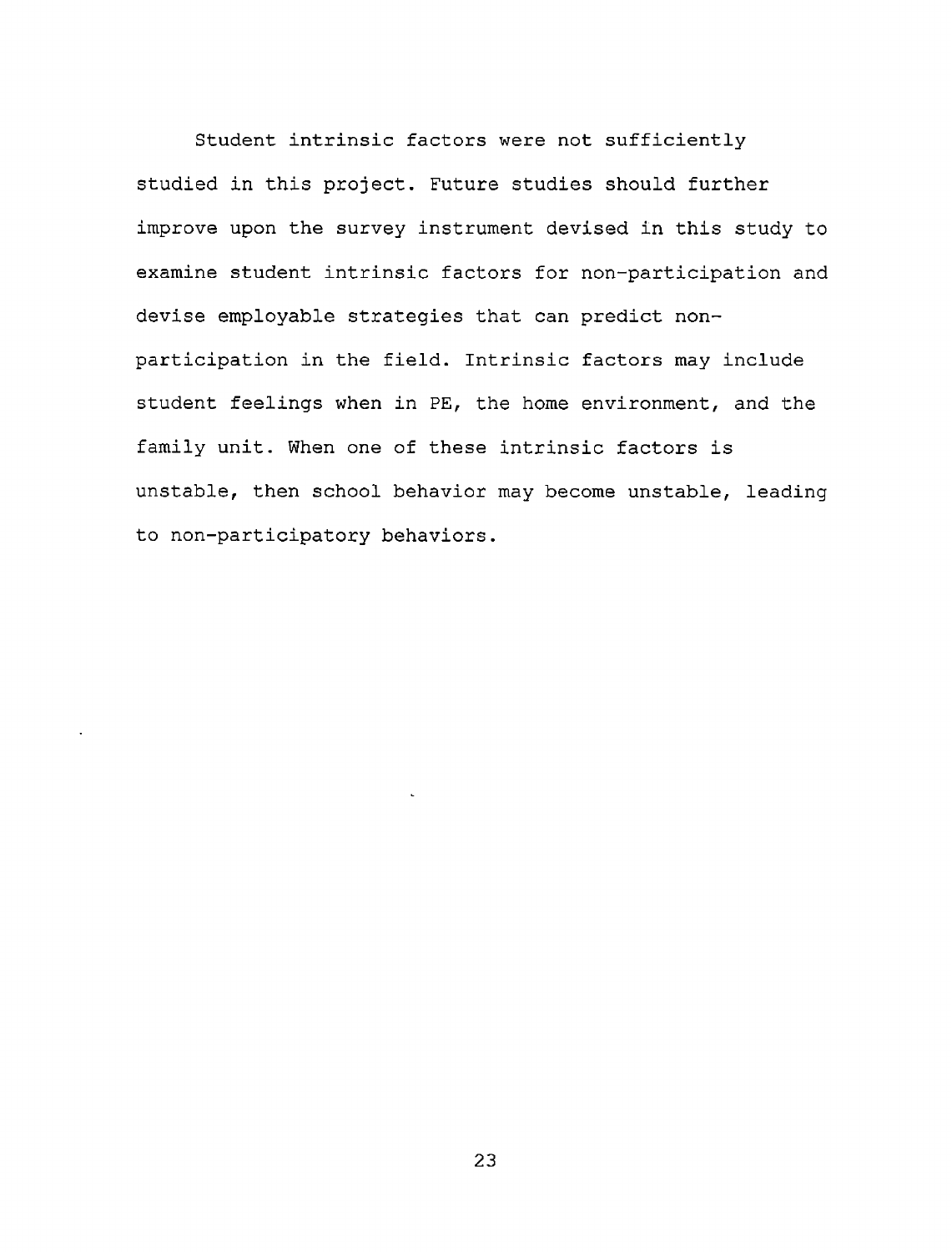#### CHAPTER SEVEN

#### RECOMMENDATIONS

#### Recommendations

Strategies to reduce non-participation and increase student learning are skill development and skills testing, small group assistance, department discipline ladder, exit interviews, and year end activity choice.

Skill development drills at the introductory stage of every activity unit enhance the skills value, relevance, and provides students basic skills necessary for activity participation. Skills' testing concludes each activity unit, ideally utilizing a drill that incorporates all the basic skills taught at the introductory stage of the activity.

Small group assistance is effective when students are actively practicing skill drills or involved in activity, with the teacher moving from group to group providing prompt assistance and effective feedback before continuing to circulate.

A departmental discipline ladder for student misbehavior consistently enforced by each PE Teacher in the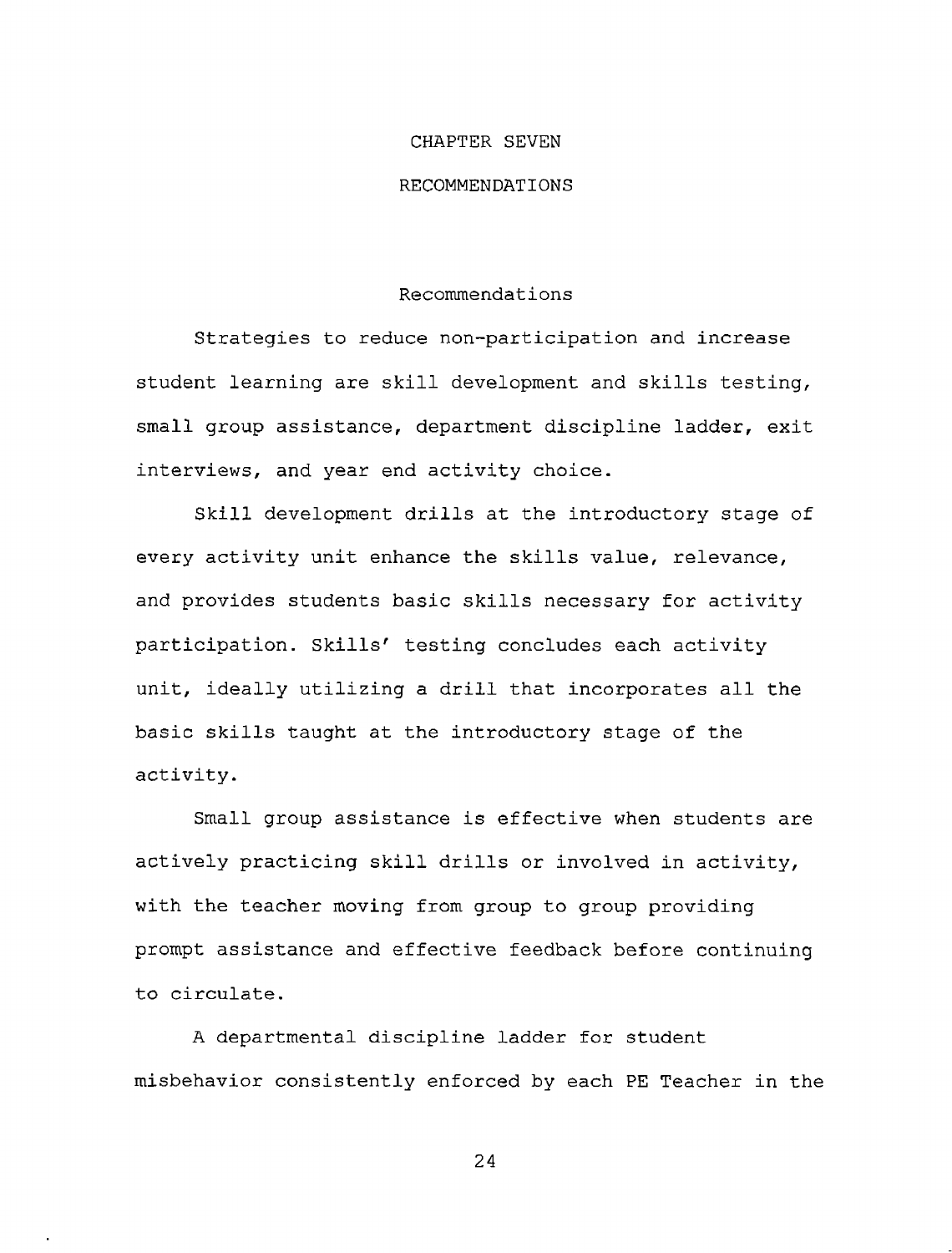P.E. Department is an effective means of reducing nonparticipation issues. Consistently applied, the discipline ladder becomes departmental policy and encourages students to correct their behavior with teacher guidance and parental involvement.

Some other recommendations include, conducting student exit interviews to improve the curricular content with student suggestions. In addition, promote student personal growth by designing opportunities for self-direction through activity choice. This puts students' in greater control and responsibility in their education by choice.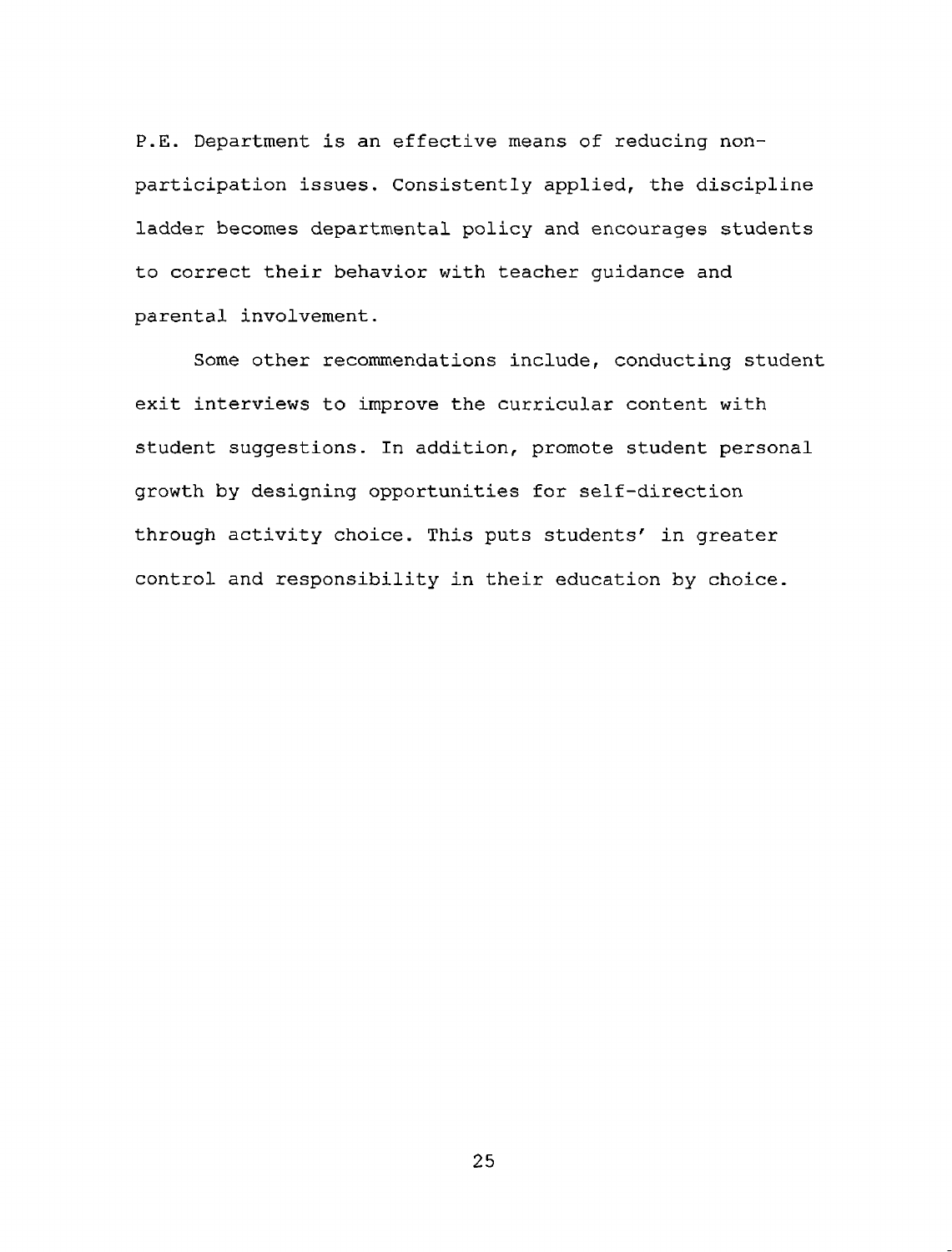# APPENDIX A

# SURVEY INSTRUMENT

 $\sim 10^7$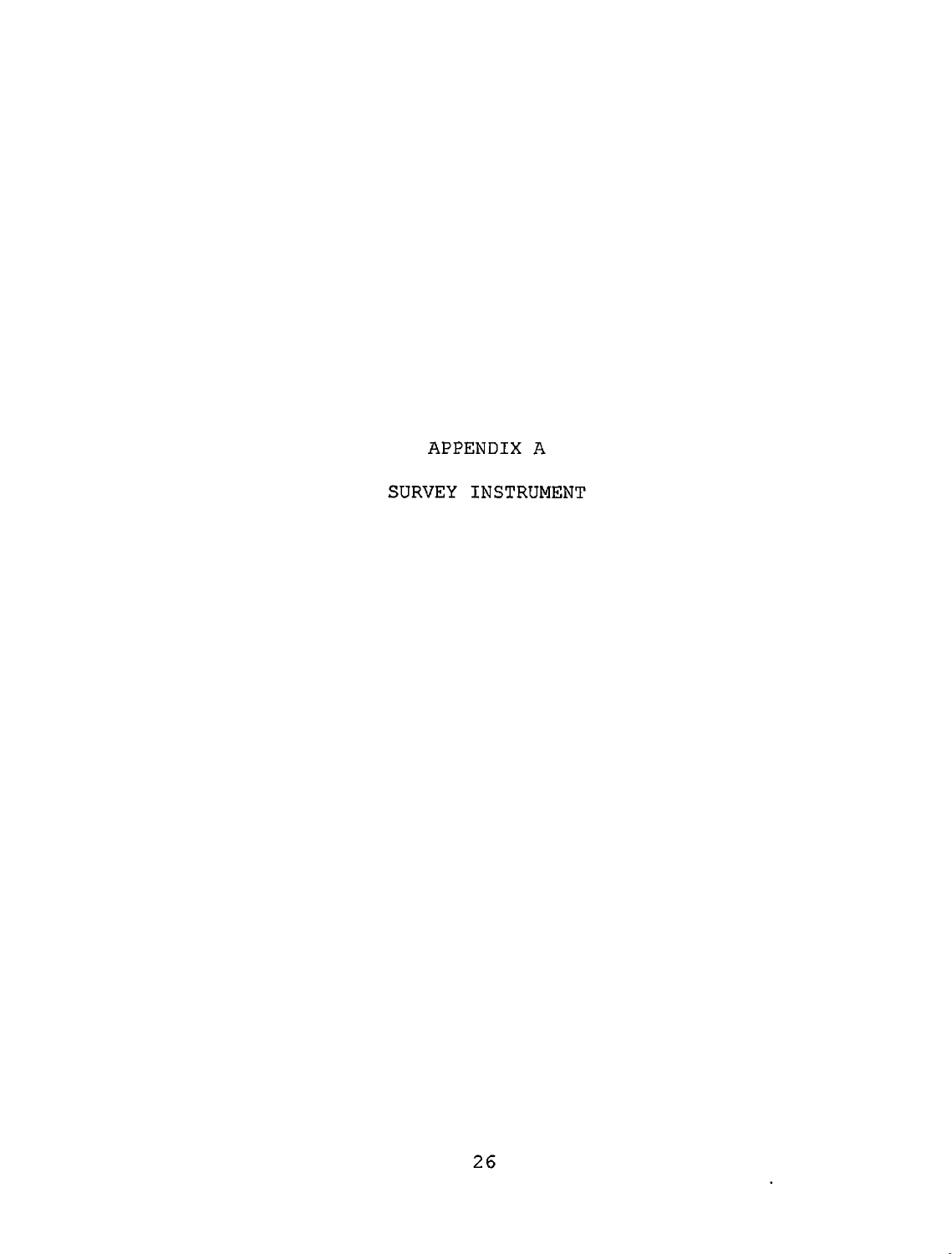# Questionnaire on P.E. Participation

**Circle your response. Ifyou make an error, scribble over the error and circle your correct response.**

|                                                                                                  | Gender: (Circle)                                                                                                       | Boy | Girl |  | Grade: (Circle) 6 7 8 |  |                                                                                                                                                             |  | Your Age: (Circle) |  |   |                |              | 11 12 |   | 13 14 15 |   |  |
|--------------------------------------------------------------------------------------------------|------------------------------------------------------------------------------------------------------------------------|-----|------|--|-----------------------|--|-------------------------------------------------------------------------------------------------------------------------------------------------------------|--|--------------------|--|---|----------------|--------------|-------|---|----------|---|--|
|                                                                                                  | If you had a choice, how many days each week would you participate in PE.<br>1<br>$\mathbf{2}$<br>3<br>0<br>4<br>5     |     |      |  |                       |  |                                                                                                                                                             |  |                    |  |   |                |              |       |   |          |   |  |
| The box to the right tells what the numbers below mean.<br>Circle your answer for each question. |                                                                                                                        |     |      |  |                       |  | $1 =$ Strongly Disagree<br>$2 =$ Somewhat Disagree<br>$3 = Disagree$<br>$4 =$ Neutral<br>$5 = \text{Agree}$<br>$6 =$ Somewhat Agree<br>$7 =$ Strongly Agree |  |                    |  |   |                |              |       |   |          |   |  |
| 1.                                                                                               | I don't like my PE teacher so I don't participate in PE activities.                                                    |     |      |  |                       |  |                                                                                                                                                             |  |                    |  | 1 | 2              | 3            | 4     | 5 | 6        | 7 |  |
| 2.                                                                                               | My teacher treats me unfairly so I don't participate in PE activities.                                                 |     |      |  |                       |  |                                                                                                                                                             |  |                    |  | 1 | 2              | 3            | 4     | 5 | 6        | 7 |  |
| З.                                                                                               | If my PE teacher gave me more individual help I would participate.                                                     |     |      |  |                       |  |                                                                                                                                                             |  |                    |  | 1 | 2              | 3            | 4     | 5 | 6        | 7 |  |
| 4.                                                                                               | I am not good at sports so I don't participate in PE activities.                                                       |     |      |  |                       |  |                                                                                                                                                             |  |                    |  | 1 | $\mathbf{2}$   | 3            | 4     | 5 | 6        | 7 |  |
| 5.                                                                                               | I don't have good sport skills so I don't participate in PE activities.                                                |     |      |  |                       |  |                                                                                                                                                             |  |                    |  | 1 | $\overline{2}$ | 3            | 4     | 5 | 6        | 7 |  |
| 6.                                                                                               | I don't do well in team sports so I don't participate in PE activities.                                                |     |      |  |                       |  |                                                                                                                                                             |  |                    |  | 1 | 2              | 3            | 4     | 5 | 6        | 7 |  |
| 7.                                                                                               | The PE activities offered are repetitive so I don't participate.                                                       |     |      |  |                       |  |                                                                                                                                                             |  |                    |  | 1 | 2              | 3            | 4     | 5 | 6        | 7 |  |
| 8.                                                                                               | Individual sports are not offered in PE so I don't participate.                                                        |     |      |  |                       |  |                                                                                                                                                             |  |                    |  | 1 | 2              | 3            | 4     | 5 | 6        | 7 |  |
| 9.                                                                                               | Traditional sports are not fun for me, so I don't participate.<br>(football, basketball, softball, soccer, volleyball) |     |      |  |                       |  |                                                                                                                                                             |  |                    |  | 1 | 2              | з            | 4     | 5 | 6        | 7 |  |
|                                                                                                  | 10. PE activities are too competitive so I don't participate.                                                          |     |      |  |                       |  |                                                                                                                                                             |  |                    |  | 1 | 2              | з            | 4     | 5 | 6        | 7 |  |
|                                                                                                  | 11. If my friends don't participate I will not participate.                                                            |     |      |  |                       |  |                                                                                                                                                             |  |                    |  | 1 | 2              | 3            | 4     | 5 | 6        | 7 |  |
|                                                                                                  | 12. If my friends are on another team I won't participate.                                                             |     |      |  |                       |  |                                                                                                                                                             |  |                    |  | 1 | 2              | 3            | 4     | 5 | 6        | 7 |  |
|                                                                                                  | 13. If my friends are playing and involved I am more likely to participate                                             |     |      |  |                       |  |                                                                                                                                                             |  |                    |  | 1 | 2              | $\mathbf{3}$ | 4     | 5 | 6        | 7 |  |
|                                                                                                  | 14. I don't participate until I am at risk for a failing grade in PE.                                                  |     |      |  |                       |  |                                                                                                                                                             |  |                    |  | 1 | 2              | 3            | 4     | 5 | 6        | 7 |  |
|                                                                                                  | 15. My PE grade doesn't matter, so I choose not to participate.                                                        |     |      |  |                       |  |                                                                                                                                                             |  |                    |  | 1 | 2              | 3            | 4     | 5 | 6        | 7 |  |
|                                                                                                  | 16. I do not know how to earn a high passing grade in PE.                                                              |     |      |  |                       |  |                                                                                                                                                             |  |                    |  | 1 | 2              | 3            | 4     | 5 | 6        | 7 |  |

17. Describe your feelings toward P.E. using a single word or a few words,

 $\bullet$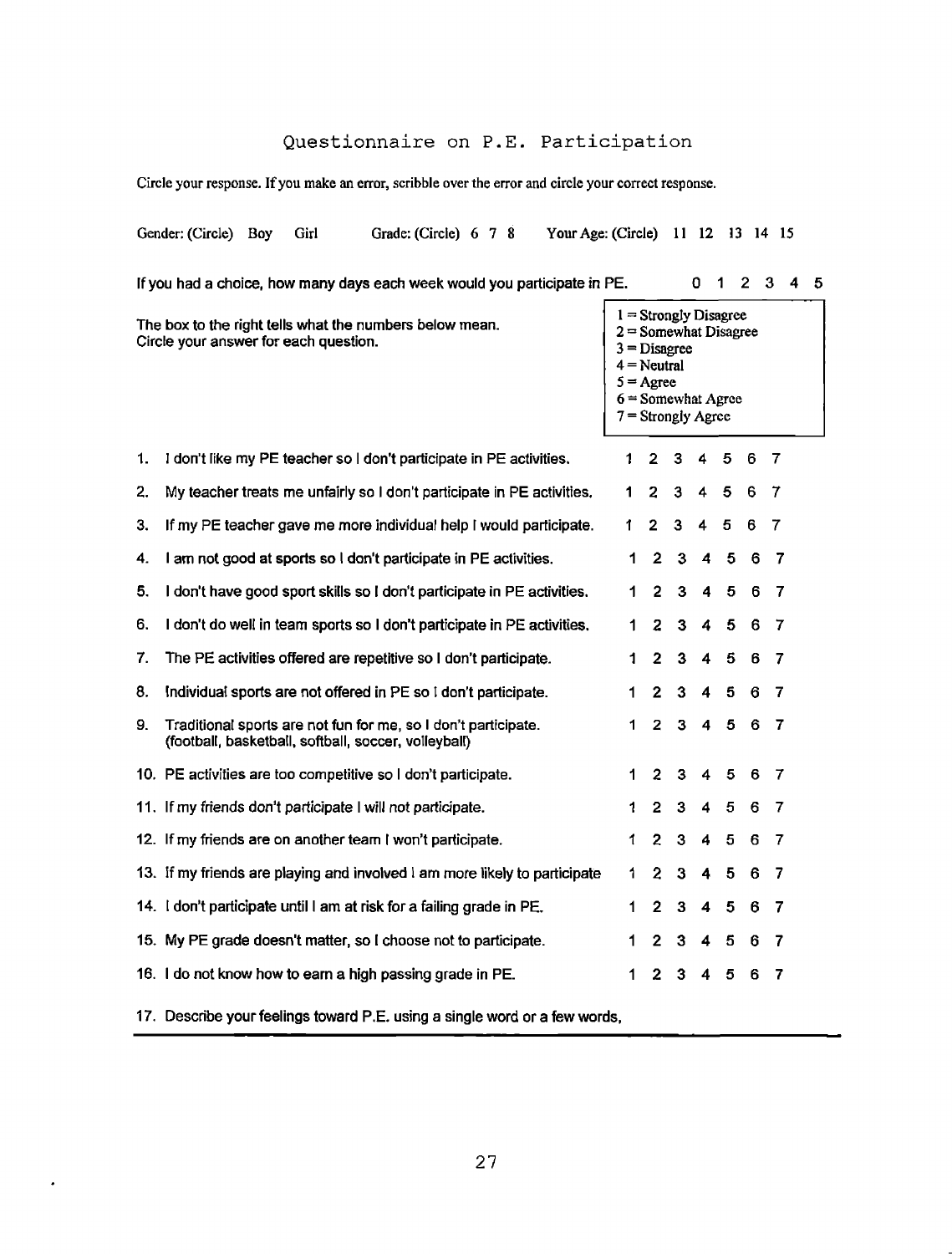# APPENDIX B

DEMOGRAPHIC DATA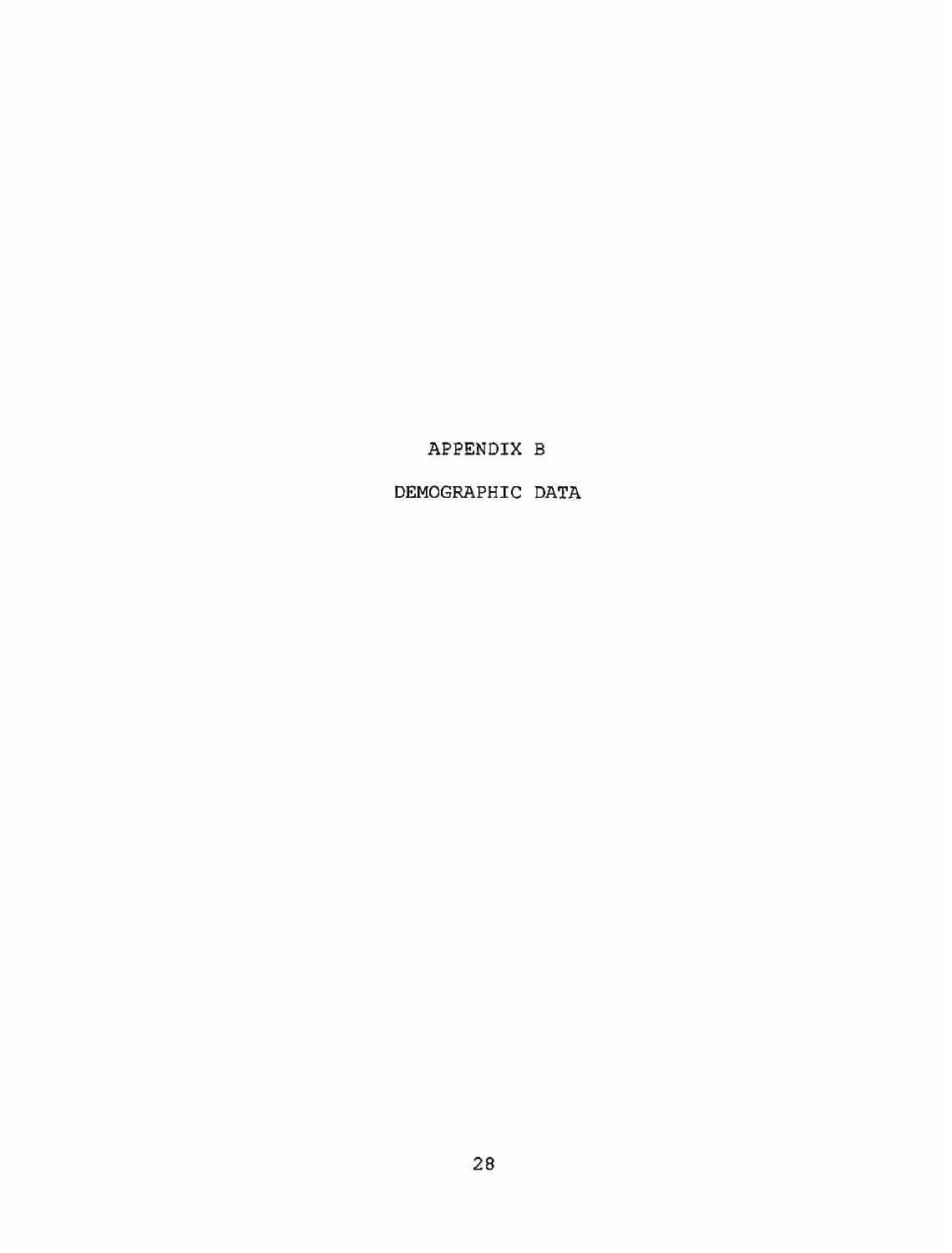|       | Females |           | Males             |       | Total |           |
|-------|---------|-----------|-------------------|-------|-------|-----------|
| Grade | N       | (응)       | N                 | (응)   | n     | (웅)       |
| 6     | 18      | 12.0%     | 26                | 17.3% | 44    | 29.3%     |
| 7     | 20      | 13.3%     | 23                | 15.3% | 43    | 28.7%     |
| 8     | 32      | 21.3%     | 31                | 20.7% | 63    | 42.0%     |
|       | 70      | 46.7%     | 80                | 53.3% | 150   | $100.0$ % |
|       |         |           |                   |       |       |           |
|       |         | Choice of |                   |       |       |           |
|       |         | PE days   |                   |       |       |           |
|       |         |           |                   | Std   |       |           |
| Grade | Mean    | Median    | Mode              | Dev   |       |           |
| 6     | 4       | 4         | 5                 | 1.2   |       |           |
| 7     | 4       | 4         | 5                 | 1     |       |           |
| 8     | 3.4     | 4         | 5                 | 1.6   |       |           |
|       |         |           |                   |       |       |           |
|       |         | Age       |                   |       |       |           |
|       |         |           |                   | Std   |       |           |
| Grade | Mean    | Median    | Mode              | Dev   |       |           |
| 6     | 11.2    | 11        | 11                | 0.47  |       |           |
| 7     | 11.8    | 12        | $12 \overline{ }$ | 0.59  |       |           |
| 8     | 13.1    | 13        | 13                | 0.68  |       |           |

# Demographic data from the field survey

 $\bar{z}$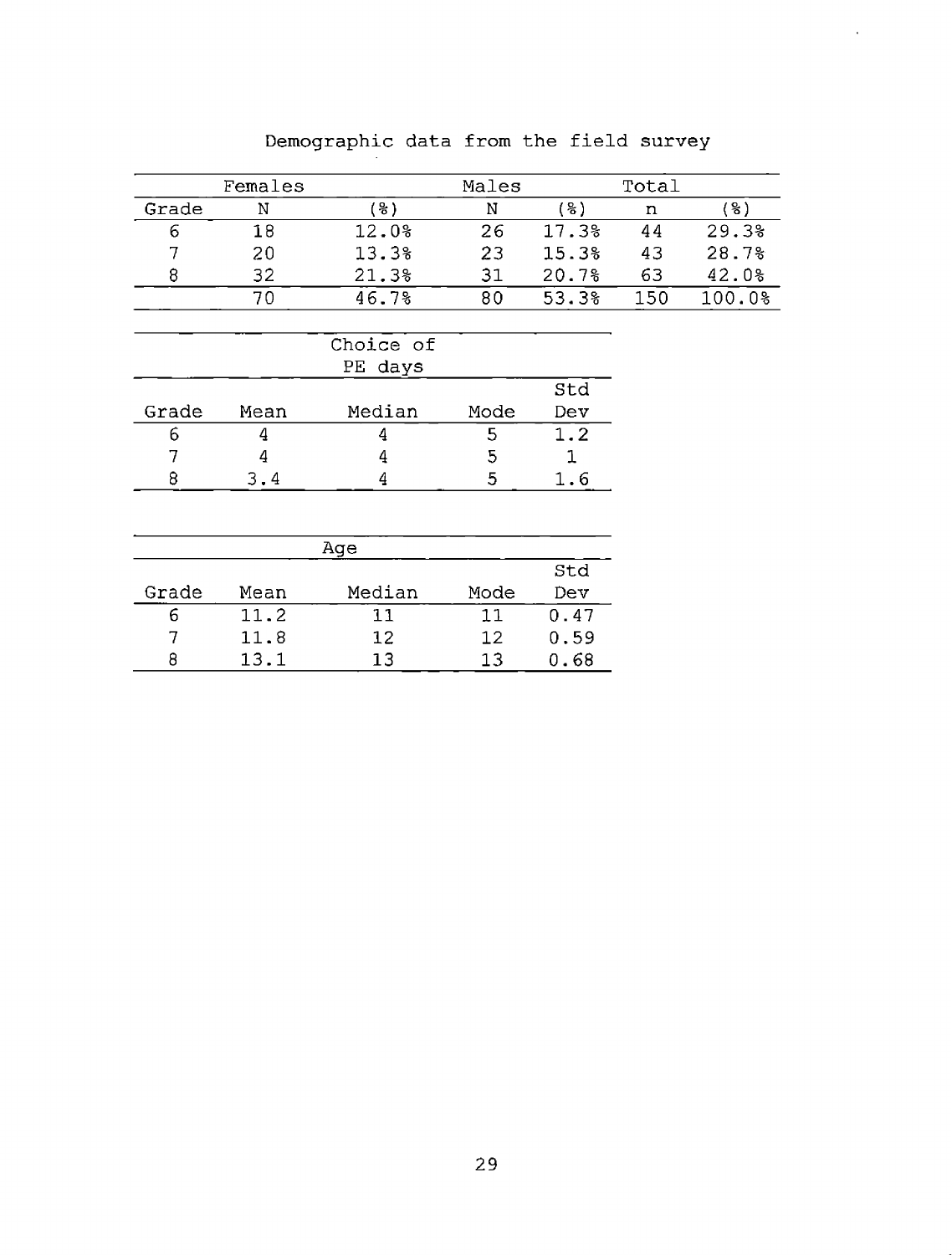# APPENDIX C

EXPLORATORY FACTOR ANALYSIS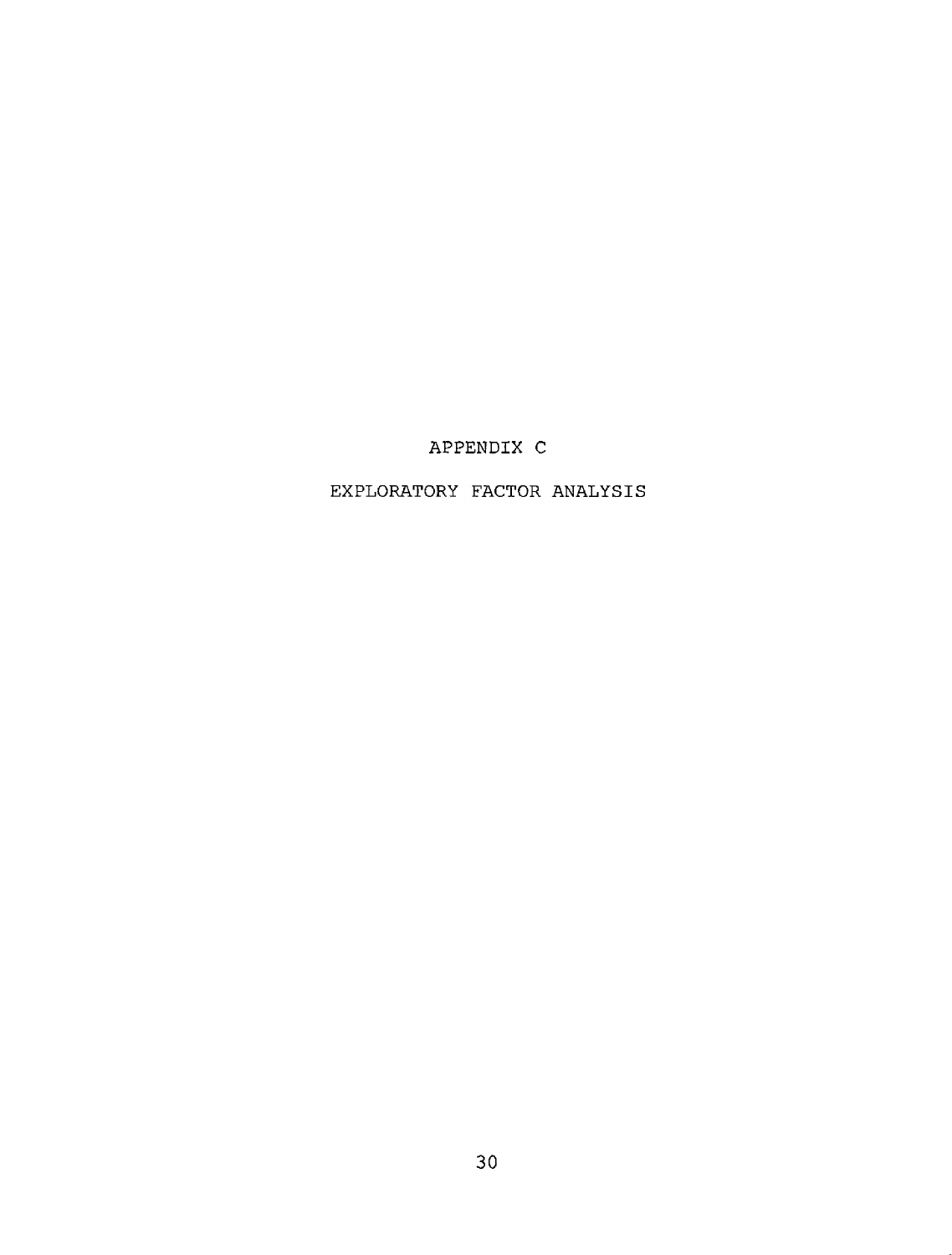|          |            | Exploratory Factor Analysis |
|----------|------------|-----------------------------|
| $Q1$ .   | 0.808      | Teacher Influence           |
| Q2.      | 0.817      | Teacher Influence           |
| $Q3$ .   | n/a        | Invalid - No common factor  |
| $Q4$ .   | 0.716      | Skill Competency/PE Content |
| $Q5$ .   | 0.813      | Skill Competency/PE Content |
| Q6.      | 0.597      | Skill Competency/PE Content |
| Q7.      | 0.615      | Skill Competency/PE Content |
|          | Q8.0.603   | Skill Competency/PE Content |
|          | Q9.0.584   | Skill Competency/PE Content |
|          | Q10. 0.530 | Skill Competency/PE Content |
|          | Q11. 0.749 | Personal Reasons            |
|          | Q12. 0.711 | Personal Reasons            |
| Q13. n/a |            | Invalid - No common factor  |
|          | Q14. 0.560 | Personal Reasons            |
|          | Q15. 0.514 | Personal Reasons            |
|          | Q16. 0.670 | Skill Competency/PE Content |

 $\sim$   $\sim$ 

 $\mathcal{L}^{\text{max}}_{\text{max}}$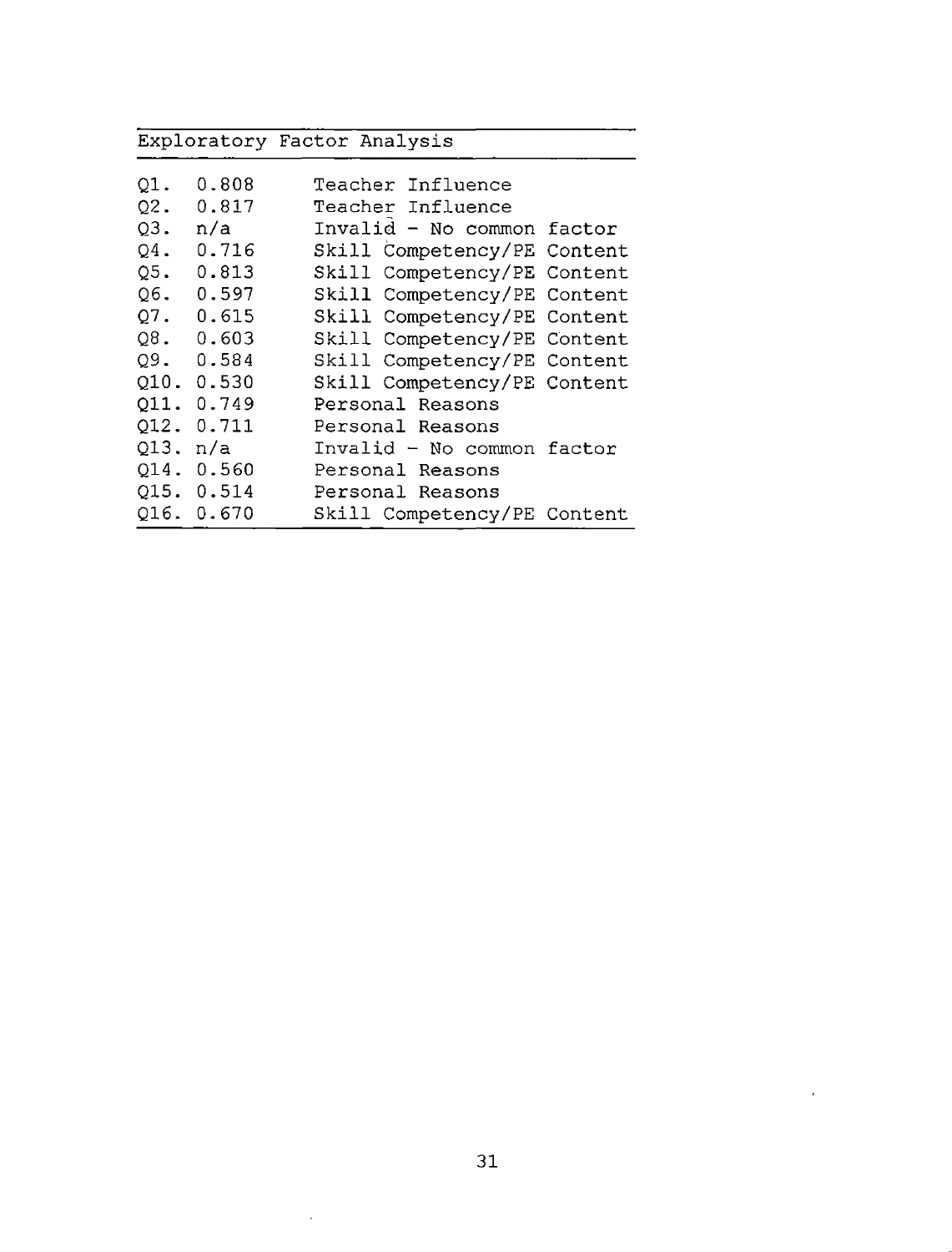# APPENDIX D

SURVEY INSTRUMENT RESULTS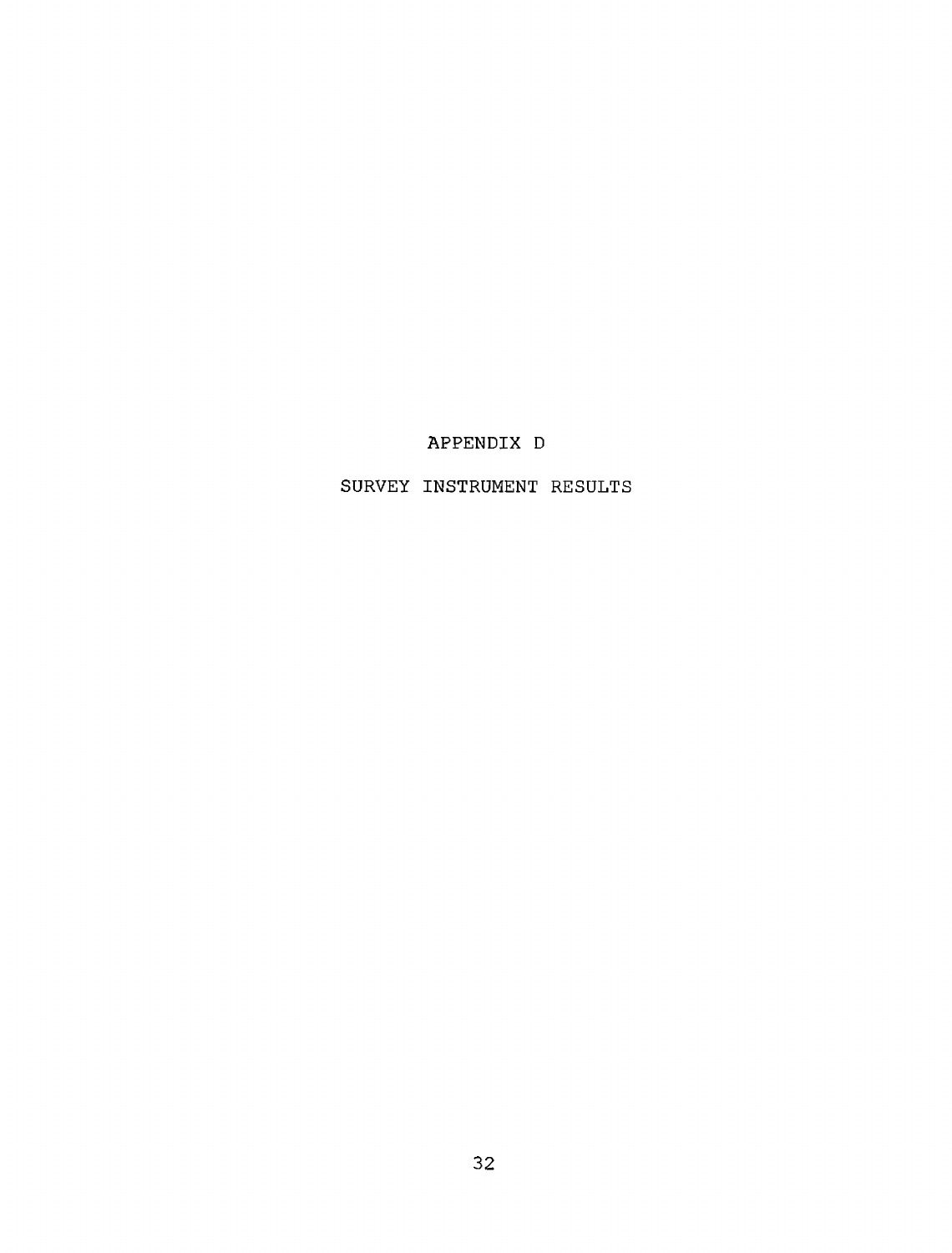#### SURVEY INSTRUMENT RESULTS

First row, responses in Percent (%) Second row, the (N) number of responses **3 = Disagree 4 = Neutral**  $5 = \text{Agree}$ 

Third row, total (%) in disagreement or agreement

- **<sup>1</sup> = Strongly Disagree**
- **2 = Somewhat Disagree**
- 
- 
- **6 = Somewhat Agree**
- **7 = Strongly Agree**

<sup>|</sup> <sup>1</sup> 2 3 4 5 6 7|

| 1. | 1 don't like my PE teacher so I don't participate in PE activities, 40% 10% 24% 14% 2%                                 | 4% 6%<br>$(15)$ $(36)$<br>(60)<br>(21)<br>(6)<br>(3)<br>(9)<br>[Disagree 74%]<br>[Agree 12%]                         |
|----|------------------------------------------------------------------------------------------------------------------------|----------------------------------------------------------------------------------------------------------------------|
| 2. | My teacher treats me unfairly so I don't participate in PE activities. 41% 8% 19% 14%                                  | 11%<br>1% 5%<br>$(62)$ $(12)$<br>$(29)$ $(21)$<br>(17)<br>$(2)$ $(7)$<br>[Disagree 68%]<br>[Agree 17%]               |
| З. | If my PE teacher gave me more individual help I would participate. 21% 6% 7% 10% 23% 10% 23%                           | $(9)$ $(11)$ $(15)$ $(34)$ $(15)$ $(34)$<br>(32)<br>[Disagree 34%]<br>[Agree 56%]                                    |
| 4. | I am not good at sports so I don't participate in PE activities.                                                       | 45% 10% 23% 10% 5% 1% 6%<br>$(67)$ $(15)$ $(34)$<br>$(15)$ $(8)$ $(2)$<br>(9)<br>[Disagree 78%]<br>[Agree 12%]       |
| 5. | I don't have good sport skills so I don't participate in PE activities. 45% 7% 25%                                     | 3% 6% 5%<br>9%<br>$(68)$ $(10)$ $(38)$<br>(13)<br>$(5)$ $(9)$ $(7)$<br>[Disagree 77%]<br>[Agree 14%]                 |
| 6. | I don't do well in team sports so I don't participate in PE activities. 44% 12% 23% 10% 2% 3% 7%                       | $(66)$ $(18)$ $(34)$ $(15)$ $(3)$ $(4)$ $(10)$<br>[Disagree 79%]<br>[Agree 12%]                                      |
| 7. | The PE activities offered are repetitive so I don't participate.                                                       | 33% 9% 24% 18% 5% 4% 7%<br>$(50)$ $(13)$ $(36)$<br>(27)<br>(7)<br>$(6)$ $(11)$<br>[Disagree 66%]<br>[Agree 16%]      |
| 8. | Individual sports are not offered in PE so I don't participate.                                                        | 41% 11% 20% 11% 10% 1% 6%<br>$(61)$ $(17)$ $(30)$ $(16)$ $(15)$ $(2)$ $(9)$<br>[Disagree 72%]<br>[Agree 17%]         |
| 9. | Traditional sports are not fun for me, so I don't participate.<br>(football, basketball, softball, soccer, volleyball) | 21% 5% 3% 3% 4%<br>59% 6%<br>(9)<br>(88)<br>(31)<br>(8)<br>(4)<br>(4)<br>(6)<br>[Disagree 86%]<br>[Agree 10%]        |
|    | 10. PE activities are too competitive so I don't participate.                                                          | 44% 12% 21% 11% 5% 1%<br>5%<br>$(66)$ $(18)$ $(32)$<br>(17)<br>(7)<br>(2)<br>(8)<br>[Disagree 77%]<br>[Agree 11%]    |
|    | 11. If my friends don't participate I will not participate.                                                            | 37% 13% 23% 11% 7% 1%<br>8%<br>$(56)$ $(19)$ $(34)$<br>$(17)$ $(11)$<br>(1)<br>(12)<br>[Disagree 73%]<br>[Agree 16%] |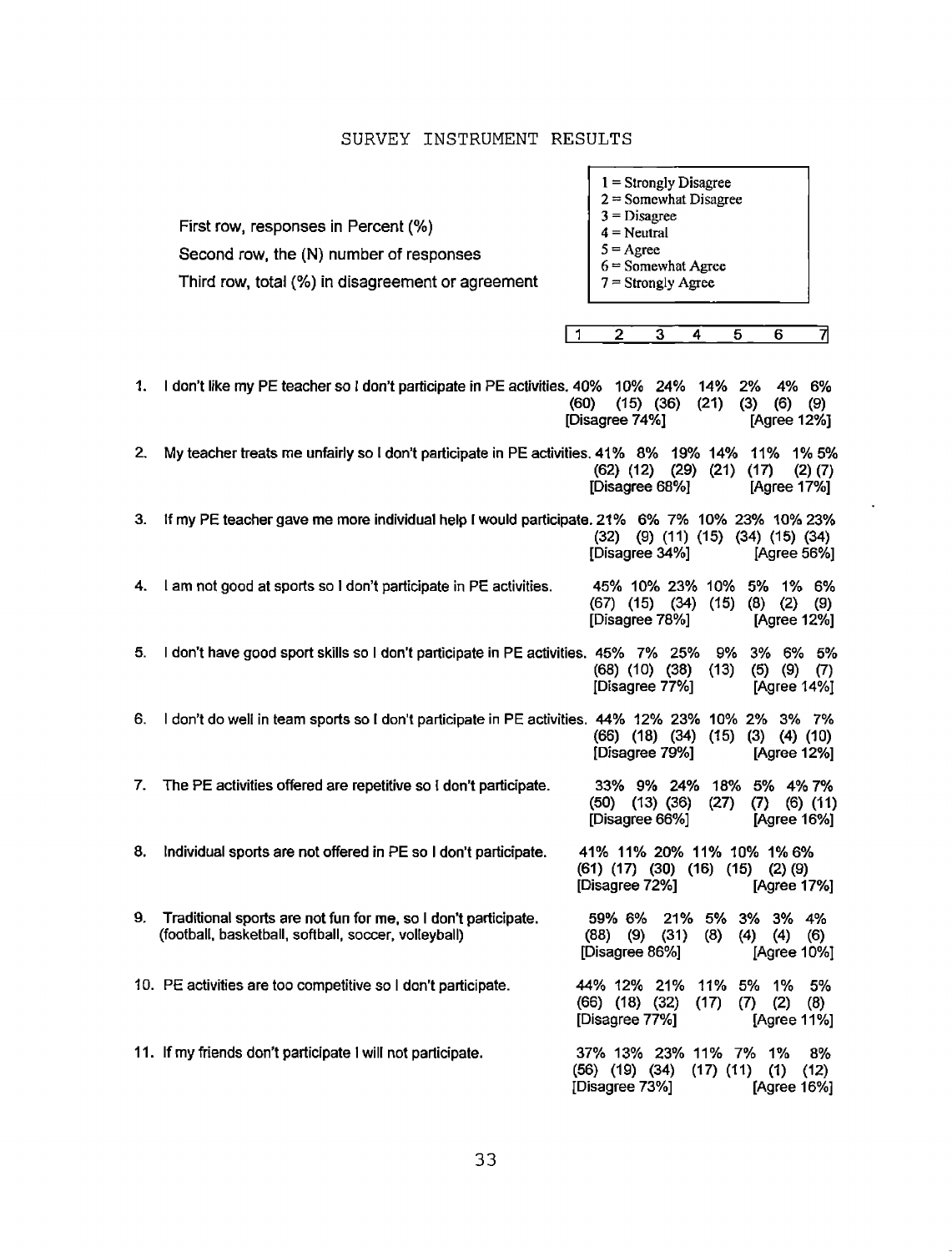|                                                                                                     |  | 2            | 3                                            | 4                                                                      | 5                    | 6                  |                                    |
|-----------------------------------------------------------------------------------------------------|--|--------------|----------------------------------------------|------------------------------------------------------------------------|----------------------|--------------------|------------------------------------|
| 12. If my friends are on another team I won't participate.                                          |  |              | [Disagree 79%]                               | 47% 7% 25% 8% 4% 4% 5%<br>$(70)$ $(10)$ $(38)$ $(12)$ $(6)$            |                      | (6)<br>[Agree 13%] | (8)                                |
| 13. If my friends are playing and involved I am more likely to participate 19% 2% 8% 8% 19% 11% 33% |  |              | $(29)$ $(3)$ $(12)$ $(12)$<br>[Disagree 29%] |                                                                        | $(28)$ $(17)$ $(49)$ |                    | [Agree 63%]                        |
| 14. I don't participate until I am at risk for a failing grade in PE.                               |  |              |                                              | 55% 7% 17% 5% 5% 4% 6%<br>$(83)$ $(11)$ $(26)$ $(8)$<br>[Disagree 79%] | $(7)$ $(6)$          |                    | (9)<br>[Agree 15%]                 |
| 15. My PE grade doesn't matter, so I choose not to participate.                                     |  |              | [Disagree 86%]                               | 62% 7% 17% 7% 1% 1% 5%<br>$(93)$ $(10)$ $(26)$ $(11)$ $(1)$            |                      | (2)                | (7)<br>[Agree 7%]                  |
| 16. I do not know how to earn a high passing grade in PE.                                           |  | $(67)$ $(7)$ | [Disagree 59%]                               | 45% 5% 9% 16% 7% 3% 15%<br>$(14)$ $(24)$                               |                      |                    | $(11)$ $(4)$ $(23)$<br>[Agree 25%] |

17. Describe your feelings toward P.E. using a single word or a few words,

60% (90) Favorable (Fun or enjoy PE)

2% (3) Neutral response

- 15% (23) Not favorable (boring or dislike PE)
- 23% (34) Did not respond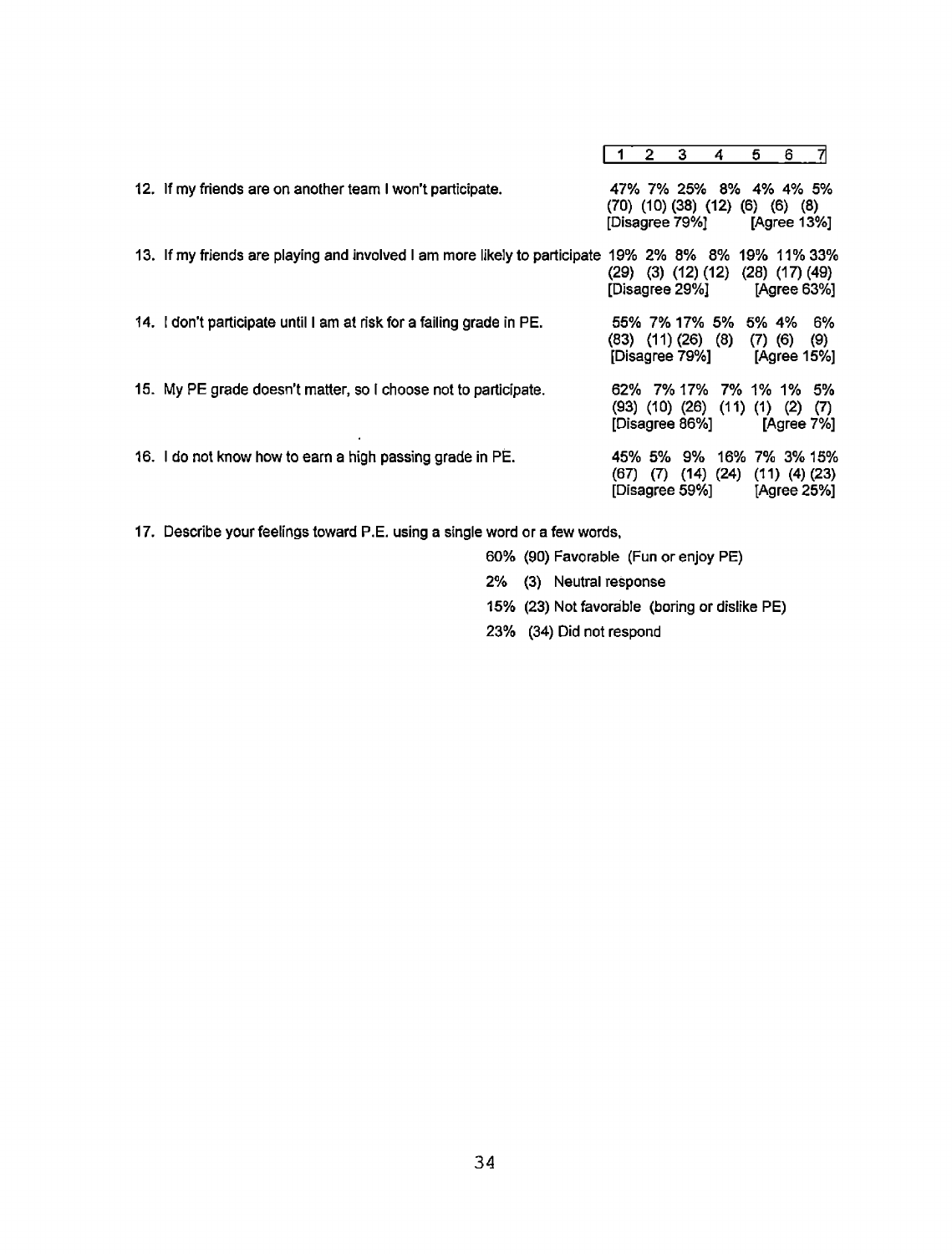#### REFERENCES

- Carlson, T. B. (1995). We hate gym: Student alienation from physical education. *Journal of Teaching in Physical Education, 14,* 467-477.
- Couturier, L., Chekpko, S., & Coughlin, M. (2005). Student voices-what middle and high school students have to say about physical education. *Physical Educator, 62,* 4.
- Darst, P.W., Pangrazi, R.P., Prusak, K.A. , & Treasure, D.C. (2004). The effects of choice on the motivation of adolescent girls in physical education. *Journal of Teaching in Physical Education, 23,* 19-29
- Ennis, C. D. (2000). Canaries in the coal mine: Responding to disengaged students using theme-based curricula. *Quest. 52,* 119-130.
- Graham, G. (1995). Physical education through students' eyes and in students' voices: Implications for teachers and researchers. *Journal of Teaching in Physical Education, 14,* 478-482.
- Kliber, A., Kulinna, P.H., Martin, J., & Reed, B. (2003). Student physical activity patterns: grade, gender, and activity influences. *Journal of Teaching in Physical Education, 22,* 298-310.